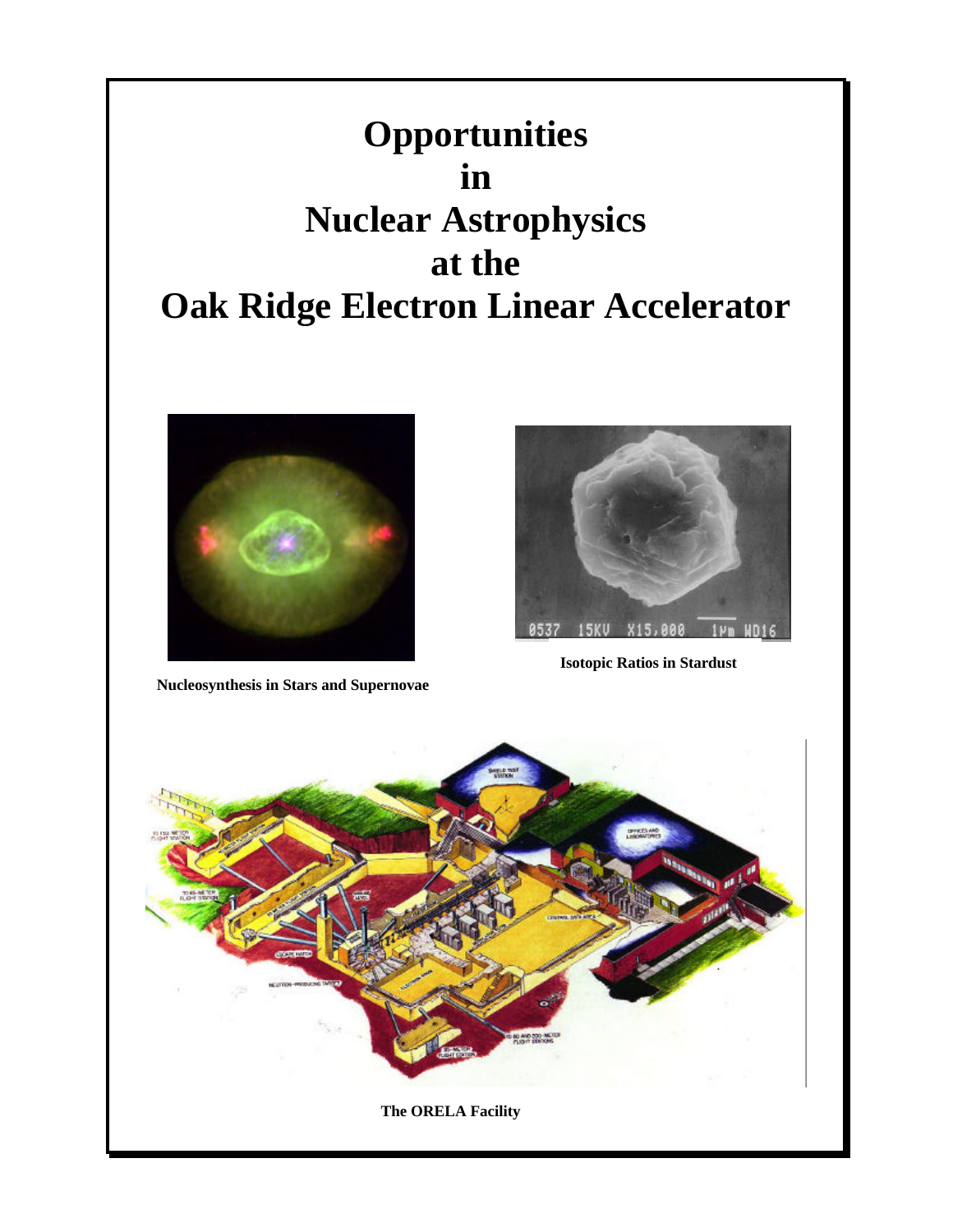## **PREFACE**

Recently, there has been a resurgence of interest in experimental neutron nuclear astrophysics. New precision abundance determinations, recent changes and improvements in stellar models, and the realization of new ways in which neutron experiments yield vital nuclear astrophysics data have all contributed to the need for new experiments. New neutron data are needed to test and improve models of astrophysical objects ranging from red giant stars to supernovae. The Oak Ridge Electron Linear Accelerator (ORELA) is the only facility in the United States capable of providing much of the needed neutron nuclear astrophysics data. Recent improvements in experimental techniques at ORELA have made it possible to make measurements with the precision and energy range needed to answer important astrophysical questions. In addition, ORELA is positioned to serve as an excellent test bed for developing instrumentation for astrophysics experiments at the new spallation neutron sources. This white paper surveys ways in which experiments at ORELA can contribute to a better understanding of several areas of astrophysics. An overview can be obtained by reading the first two short sections. The first section provides a brief summary of the important astrophysical questions that need to be addressed through neutron experiments. This is followed by a brief overview of recent results and possible future experiments at ORELA to address the astrophysics issues described in the first section. The third, and much longer section presents the astrophysics in more detail. Each subsection addresses a different astrophysics topic. A common theme is the fundamental quest to understand the origin of the chemical elements. A related unifying goal is to improve the input nuclear physics data so nucleosynthesis signatures of various astrophysical environments can be used to diagnose the inner workings of supernovae and stars. Measurements from ORELA will also impact related subjects such as the chemical evolution of the galaxy and the formation and age of our solar system. The final section presents a brief description of the ORELA facility.

For further information about the ORELA astrophysics program, contact:

Paul Koehler Physics Division Oak Ridge National Laboratory MS-6354 Oak Ridge, TN 37831

Phone: 865-574-6133 Fax: 865-576-8746 Email: koehlerpe@ornl.gov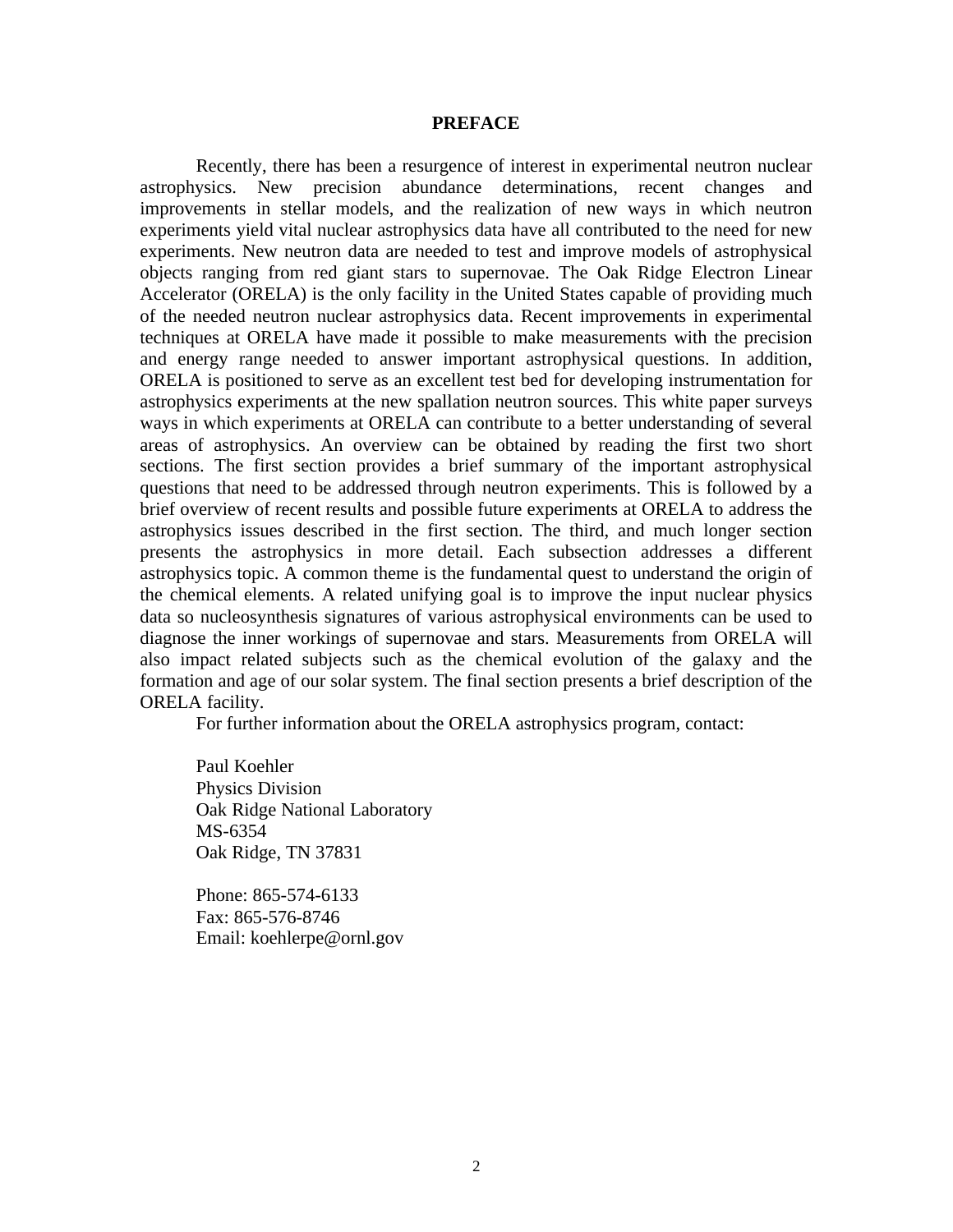## **I. OUTSTANDING QUESTIONS IN NUCLEAR ASTROPHYSICS**

#### **AND THE NEED FOR NEW NEUTRON DATA**

Almost all elements heavier than iron were made in environments where neutrons play an important, if not dominant, role. The observed abundances of these elements and their isotopes in our solar system can be explained by three main models, the so-called *s*, *r*, and *p* processes, that took place at different time scales, temperatures, neutron densities, and sites. With nuclear physics measurements of sufficient breadth and accuracy, the observed abundances provide a fertile field for developing and testing models of stars, stellar explosions, and more exotic phenomena such as the merger of two neutron stars.

There are several important outstanding questions in nuclear astrophysics requiring new experiments for which ORELA is ideally suited.

- New (*n*,γ) reaction-rate measurements are urgently needed, especially for the *s*-only isotopes (isotopes produced solely by the *s* process) that are the most important calibration points for the models. The problem with most presently available reaction rates is that the cross-section measurements on which they are based did not extend to low enough neutron energies to determine the rates at the low temperatures  $(kT = 6-8 \text{ keV})$  needed by new stellar models. New measurements are also needed because many of the old rates are too imprecise to be used to differentiate between competing models of the *s* process.
- New, more precise (*n*,γ) rates are needed to allow exquisitely precise tests of stellar and galactic chemical evolution models made possible by new precise observational data from meteorites (presolar stardust). Most stardust grains appear to have been formed by red giant stars inside of which the *s* process had occurred. Very few (*n*,γ) rates have been determined with the precision and energy range needed to take advantage of the opportunities offered by this new, and growing, source of observational data.
- A series of low-energy  $(n, \alpha)$  measurements across a broad range of masses is needed to obtain global improvement in rates for reactions involving  $\alpha$ particles. These rates are the largest nuclear physics uncertainties in *p* process and other high-temperature environments inside supernovae and massive stars. Direct measurements of the needed  $(\gamma, \alpha)$  and  $(\alpha, p)$  rates are extremely difficult if not impossible, and currently are poorly constrained by theory. The calculated abundances can be proportional to these rates, so they need to be constrained much better than currently possible (~ factor of 10 or worse).
- New  $(n,n')$  measurements are needed to quantify enhancements in  $(n,\gamma)$ reaction rates inside the thermal plasma of a star due to reactions involving thermally populated excited states (stellar enhancement effects). Stellar enhancement effects for nuclides in the rare-earth region are calculated to be as large as 30%, but, at present, we must rely on largely unconstrained theoretical estimates for these effects. A program of  $(n,n)$  measurements is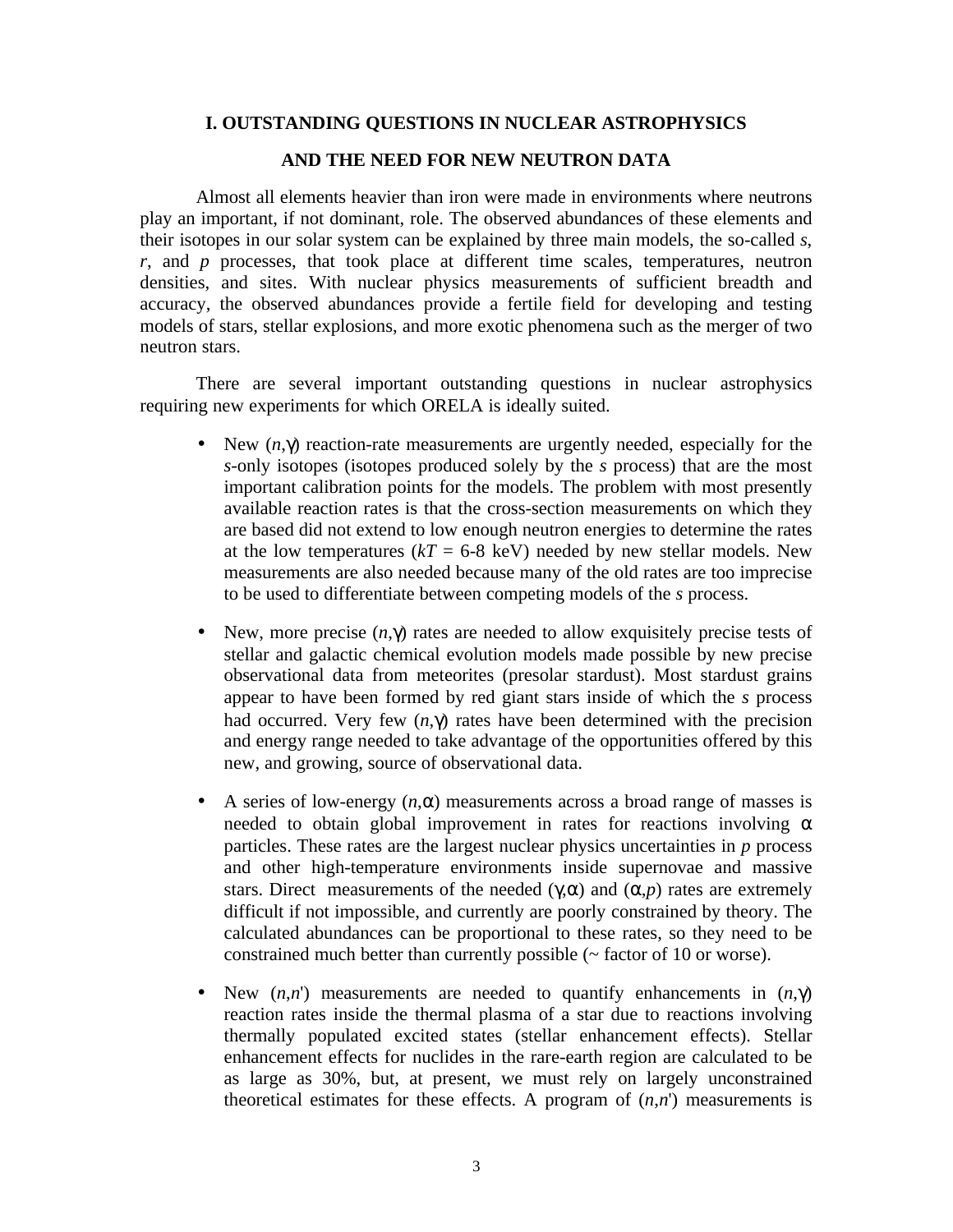clearly needed to determine enhancements for *s*-only isotopes and to improve statistical models so reliable enhancements can be calculated for other nuclides of interest.

- Complicated mixing processes are thought to play an important role in a number of astrophysical environments. However, modeling mixing is computationally very difficult and few unambiguous constraints exist. Because *s*-process nucleosynthesis is intimately tied to mixing of internal layers in stars, and detailed *s*-process signatures have been observed in meteorites and in stars, the *s* process offers one of the best laboratories for obtaining a better understanding of mixing phenomena in astrophysics. More precise (*n*,γ) reaction rate measurements across the entire range of temperatures used in models as well as tighter constraints on the rates for the main neutron producing reactions are needed to better understand mixing in astrophysical environments.
- Measurements on radioactive samples and on stable samples having very small natural abundances or small cross sections are needed for several reasons. First, (*n*,γ) measurements for radioactive branching points along the *s*-process path could greatly aid in understanding dynamics of the *s* process. Second, at the end of the *r* process, (*n*,γ) reactions could help smooth out the abundance distribution. Such freeze-out effects are needed to improve agreement between the calculations and observed *r*-process abundances. Third, (*n*,γ) reaction rates on radioactive and very rare stable nuclides are calculated to play an important role during the *p* process. Almost none of these measurements have been made.
- New (*n*,γ) rates for the *s* process are also needed to better constrain *r*-process models. The *r*-process abundances (the main constraint on *r*-process models) are derived from the measured solar abundances by subtracting the calculated *s*-process contributions. Therefore, a reliable model for the *s* process is important for a better understanding of the *r* process. New observations of very old stars indicate that the nucleosynthesis yields from the *r* process have remained unchanged since the formation of our galaxy. Hence, it recently has become fashionable to refer to the "universal" *r* process. To obtain reliable residual *r*-process abundances using new stellar models of the *s* process, it is important to make new  $(n, \gamma)$  measurements so that accurate reaction rates can be determined across the expanded range of temperatures needed by the new stellar models.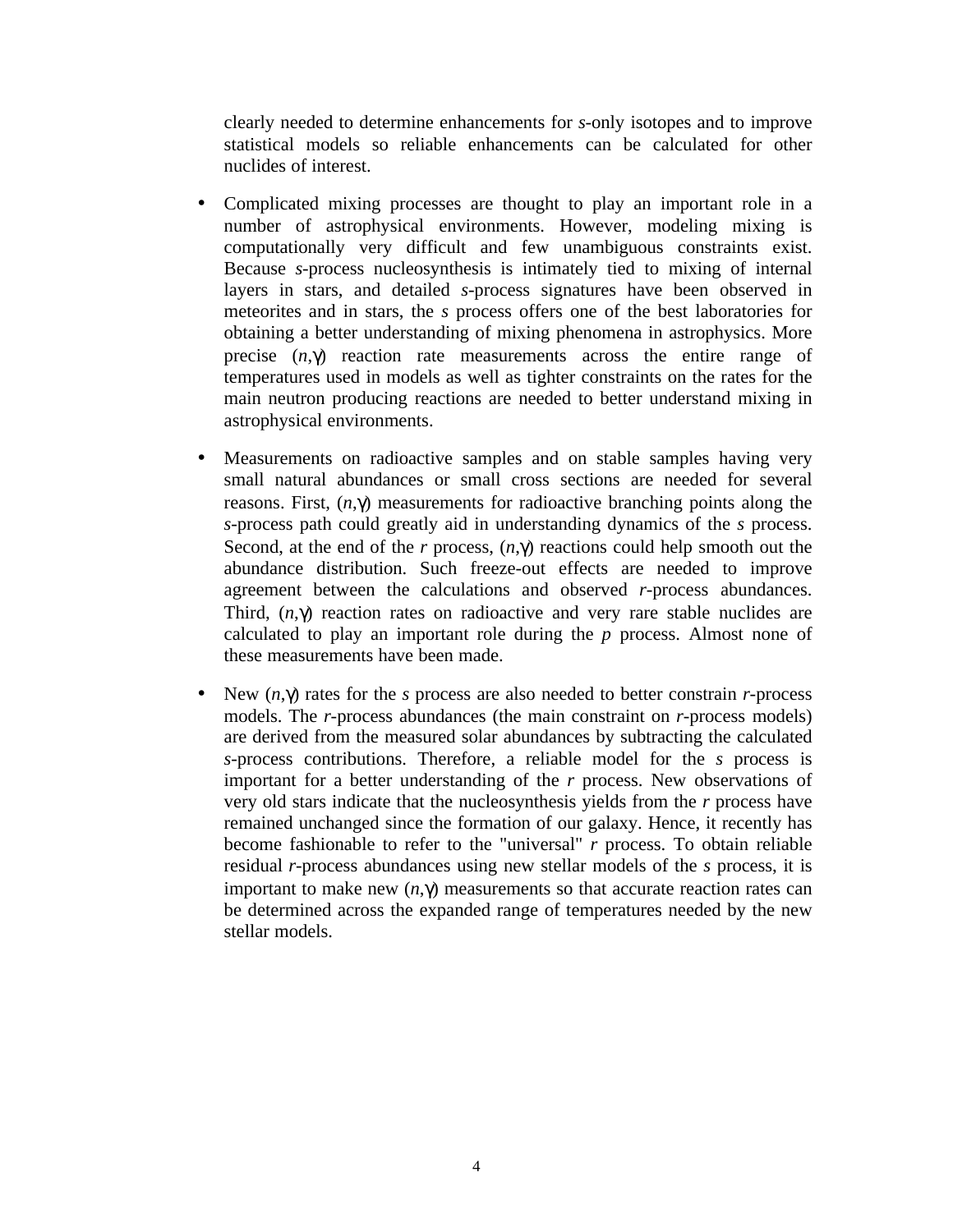# **II. RECENT AND POSSIBLE FUTURE ORELA CONTRIBUTIONS TO NUCLEAR ASTROPHYSICS**

The combination of high flux, excellent resolution, and multiple beam lines for astrophysics experiments makes ORELA ideally, and in many cases uniquely, well suited for a number of high-priority nuclear astrophysics measurements. High reliability and cost-effective operation also make ORELA an attractive facility for these experiments. The next several subsections give brief descriptions of recent results and possible future experiments in nuclear astrophysics at ORELA.

## *The cool, new s-process models*

In four out of five cases studied so far, new ORELA measurements indicate that extrapolations from previous data to obtain reaction rates at the low temperatures needed by new stellar models of the *s* process are in error by 2 to 3 times the estimated uncertainties. Therefore, extrapolated rates are not sufficiently accurate for meaningful tests of new stellar models. More measurements of cross sections to lower energies are needed, especially for the *s*-only isotopes that serve as the most important calibration points. Cross sections at low energies have been measured for only 4 of the 30 *s*-only isotopes.

### *Cracks in the classical s-process model*

The competition between neutron capture and beta decay at several relatively longlived radioactive nuclides along the *s*-process path can yield a very direct handle with which to estimate the average neutron density, temperature and matter density in the stellar plasma during the *s* process. Because we know assumptions of the classical *s*process model are too simplistic for real stars, if (*n*,γ) cross-section data of sufficient accuracy exist, classical analyses of different branchings should eventually yield inconsistent results.

Thanks to precise new data from ORELA, cracks in classical model are beginning to show. Previous classical analyses of branchings in the *s*-process path had led to a temperature of  $kT = 29\pm 5$  keV. In contrast, recent precise reaction rate measurements from ORELA were used in a classical analysis of a different branching to deduce a mean *s*-process temperature of  $kT = 15\pm5$  keV. This was the first time that clearly inconsistent temperatures were obtained from different *s*-process branchings. Even more recent ORELA measurements have yielded a second example of an inconsistency in results from classical analyses of different *s*-process branchings. Because stellar models are complicated, more precision measurements near other branching points (e.g.,  ${}^{85}$ Kr,  ${}^{95}Zr$ ,  $^{151}$ Sm,  $^{152}$ Eu,  $^{153}$ Gd,  $^{163}$ Ho,  $^{170,171}$ Tm,..) will be needed to understand the crucial ingredients in the new stellar models.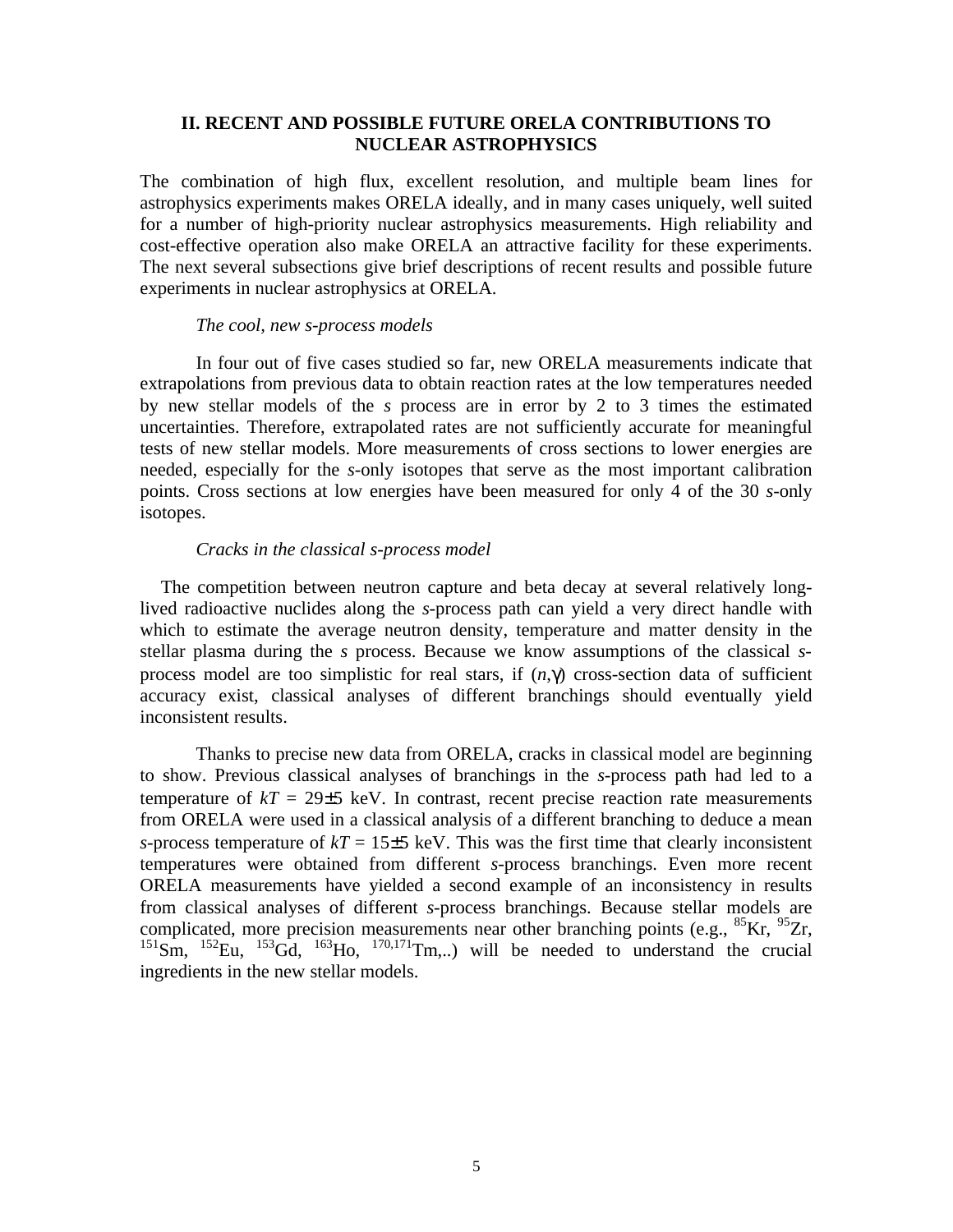### *Red Giant Stardust*

Most of the microscopic grains of silicon carbide recovered from meteorites appear to be stardust from red giant stars inside of which the *s* process had occurred. The first precise test of the red giant stardust model recently was made possible when new 142,144Nd(*n*,γ) cross sections were measured with good precision at ORELA. Stellar *s*process model calculations made with previously accepted cross sections were in serious disagreement with the stardust data. The new ORELA measurements, which were made with an improved apparatus and over a wider energy range, showed that the old data were in error. With the new ORELA data, the agreement between the stellar model and the stardust data was excellent.

Subsequent ORELA measurements for isotopes of barium have revealed problems in the red giant stardust model. Stardust data for other elements exist (e.g., Sr, Mo, and Dy), but because many of the existing (*n*,γ) data are too imprecise or do not cover the entire energy range needed by the models, new measurements are needed to make use of these data to test and improve astrophysical models.

#### *Improving Reaction Rates for Supernova Models*

A new detector (a compensated ion chamber) pioneered at ORELA made possible the first measurements of  $(n, \alpha)$  cross sections at astrophysically relevant energies. These data demonstrated that the latest nuclear models used to calculate astrophysical  $(\alpha, \gamma)$  and  $(\alpha, p)$  reaction rates for explosive nucleosynthesis studies (e.g. in supernovae) are in need of serious revision. More  $(n, \alpha)$  data across a wide range of masses and energies are needed to obtain the necessary global improvement in rates for  $\alpha$ -particle reactions. Counting-rate estimates based on these first experiments indicate that as many as 30  $(n, \alpha)$ measurements across the broad mass range from sulfur to hafnium should be possible.

## *Measurements to determine reaction rates for thermally populated excited states*

The stellar enhancement factor (SEF) for one nuclide along the *s*-process path (<sup>187</sup>Os) was determined via neutron inelastic scattering measurements at ORELA. There are four *s*-only isotopes ( $^{154}$ Gd,  $^{160}$ Dy,  $^{170}$ Yd, and  $^{176}$ Hf) in addition to  $^{187}$ O calculated to have SEFs greater than 10%, and 25 other nuclides along the *s*-process path calculated to have SEFs larger than 10%. Because there are substantial differences between the SEFs calculated by different statistical models, more (*n*,*n*') measurements are clearly needed.

#### *Cross section measurements on light elements*

There are several lighter nuclides whose abundances are modified by  $(n, \gamma)$ ,  $(n, \alpha)$ , and (*n*,*p*) reactions during the *s* process or during explosive nucleosynthesis. In some cases, these nuclides are of interest to  $\gamma$ -ray astronomy (e.g., <sup>22</sup>Na and <sup>26</sup>Al), to meteoric anomalies (e.g., Si, Cl, Ca,  ${}^{50}V$ , and Ti), to the origin of rare isotopes of lighter nuclides (e.g.,  ${}^{36}Cl$ ,  ${}^{37,39}Ar$ ), or to non-standard models of the big bang (e.g.,  ${}^{17}O$ , and possibly other neutron-rich lighter nuclides). Although measurements exist for many of these cases, the data from different measurements are in serious disagreement or of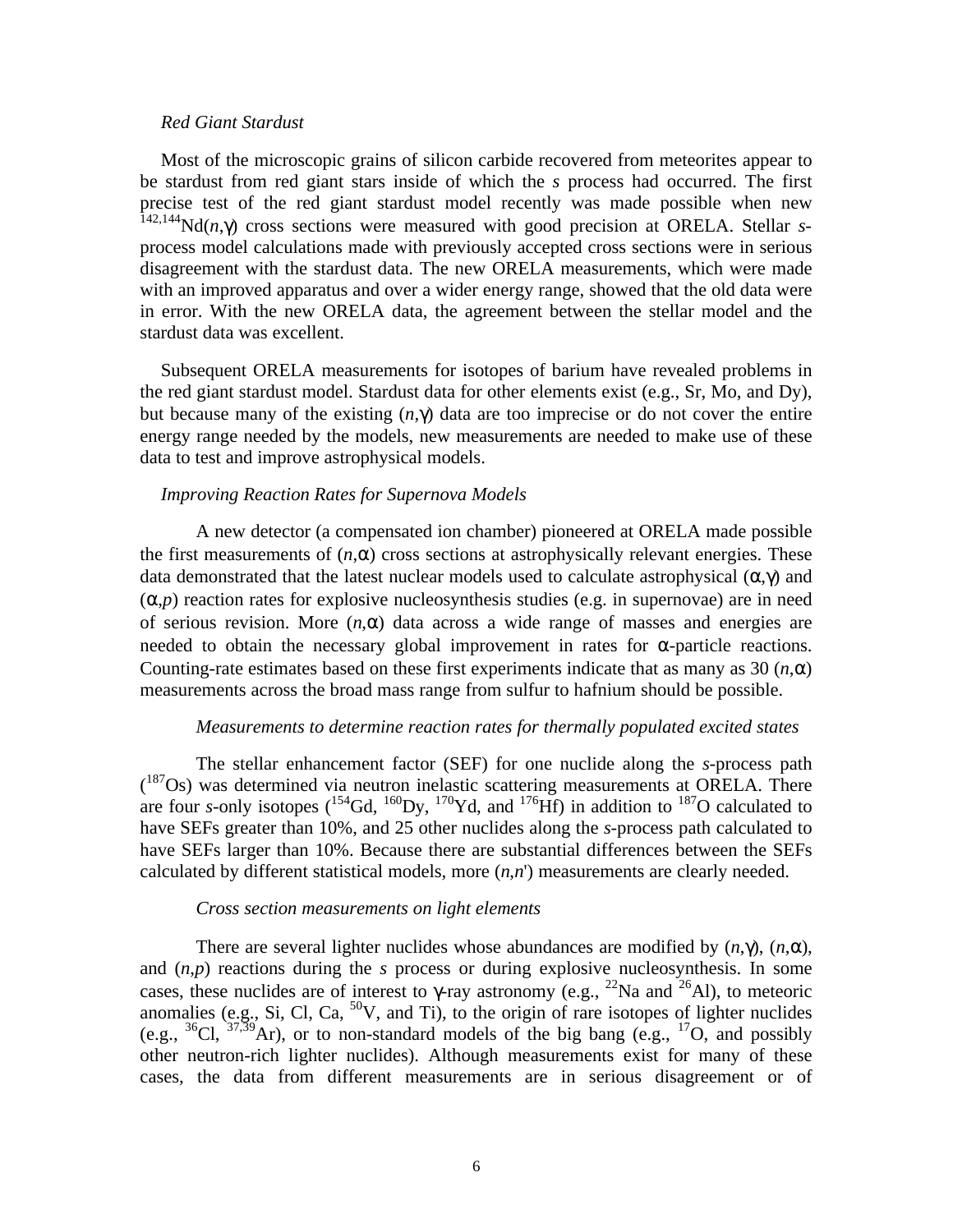questionable quality, or cover too limited an energy range for astrophysics applications; hence, new measurements are needed.

# *Measurements of small cross sections and measurements using small and radioactive samples*

The excellent time-of-flight resolution at ORELA makes it the ideal facility for measurements of very small, resonance-dominated cross sections. With the improved apparatus and excellent resolution, ORELA is the only facility in the U.S. capable of measuring small, resonance-dominated  $(n, \gamma)$  cross sections. Our recent  ${}^{88}Sr(n, \gamma)$ measurements demonstrated that the backgrounds for these difficult measurements have been substantially reduced and are now at least a factor of 10 lower than at any other facility in the world. More such data are needed for a better understanding of meteoric anomalies (Si, Ca, Ti, Sr) and of abundance ratios in stars (Cl, Sr, Rb).

Recent proof-of-principle experiments with a  $4\pi$  BaF<sub>2</sub> detector have demonstrated, contrary to published expectations, that such a detector should be very useful for (*n*,γ) measurements at ORELA. Because of its larger efficiency and shorter flight path, it should be possible to use this detector to make measurements on samples 50 to 100 times smaller than possible with our current apparatus. Such a system would be very useful for measuring (*n*,γ) reaction rates for *p*-process nuclides and for long-lived radioactive branching points in the *s* process.

The high flux at the new Oak Ridge Spallation Neutron Source (SNS) will allow measurements to be made with smaller samples. Therefore, the SNS and the similar but less intense neutron source at the Manuel Lujan Neutron Scattering Center (MLNSC) at Los Alamos are the favored sites for measurements on short-lived radioactive samples. ORELA would be an excellent facility for developing detectors for experiments at the SNS. ORELA and the spallation sources are complementary facilities and both will be essential to cover the wide range of measurements needed for nuclear astrophysics.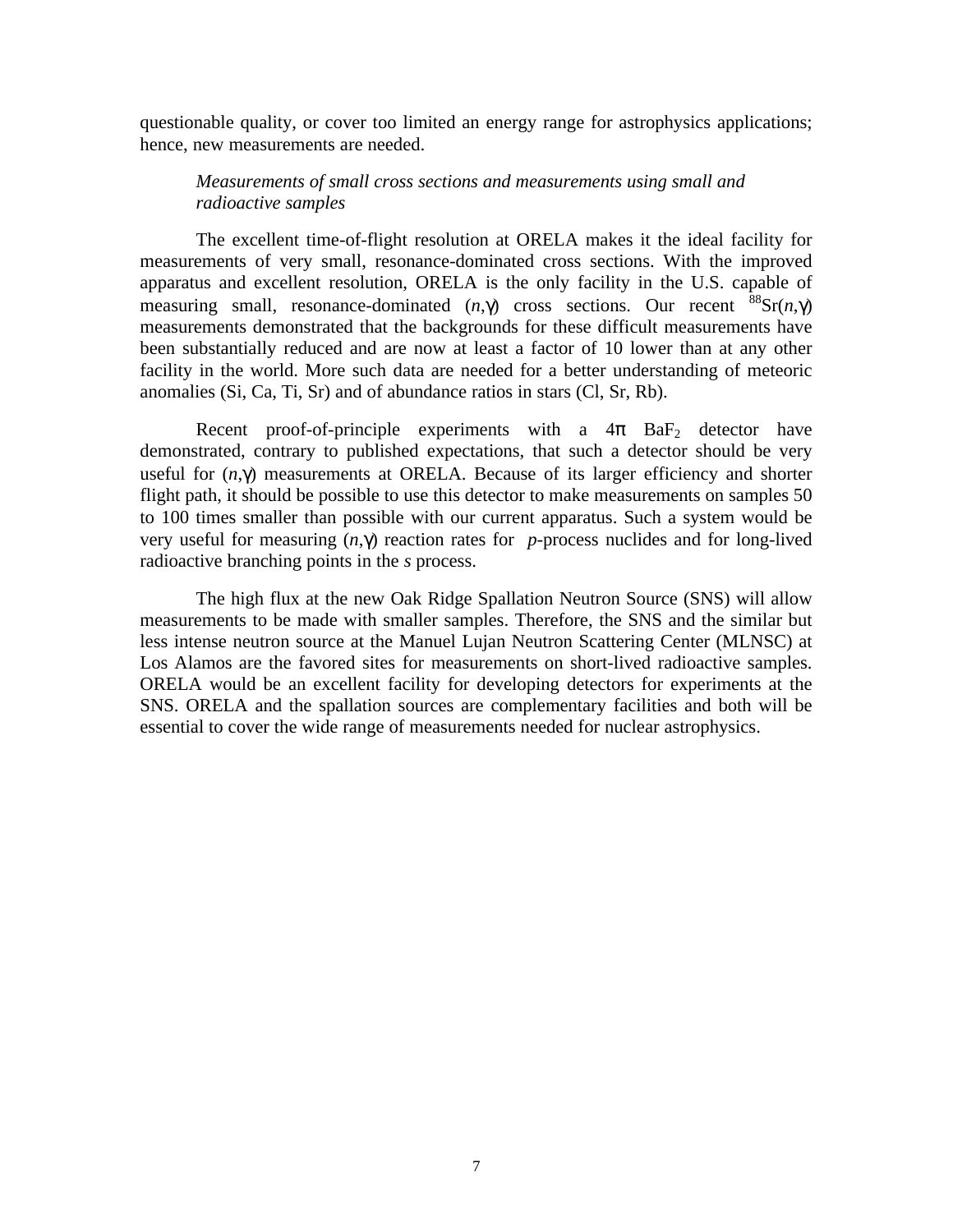## **III. NUCLEOSYNTHESIS OF THE HEAVY ELEMENTS**

Almost all elements heavier than iron were made in environments where neutrons play an important, if not dominant, role. The observed abundances of these elements and their isotopes in our solar system can be explained by three main models, the so-called *s*, *r*, and *p* processes, that took place at different time scales, temperatures, neutron densities, and sites. With nuclear physics measurements of sufficient breadth and accuracy, the observed abundances provide a fertile field for developing and testing models of stars, stellar explosions, and more exotic phenomena such as the merger of two neutron stars.

## **The** *s* **process**

Roughly half of the isotopes of elements heavier than iron are thought to be made in the slow neutron capture, or *s* process. In this process, heavier elements are built from lighter elements via a chain of successive neutron capture reactions and beta decays. The general pattern of elements in our solar system indicates the *s* process takes place under conditions where the time between neutron captures is longer than the average lifetime for beta decay. As a result, the *s* process proceeds through nuclides near the valley of beta



**Schematic diagram of reaction network for the** *s* **process. A small section of stable nuclides heavier than iron is shown. The boxes labeled "s", "p", and "r" represent nuclides produced solely or at least predominantly by the** *s***,** *p***, and** *r* **processes, respectively. The inset depicts the measured solar abundances showing the characteristics** *s***- and** *r***-process peaks.**

stability and the resulting isotopic abundances are typically inversely proportional to the neutron capture reaction rates. Neutron capture rates on closed neutron shell isotopes are small, resulting in an enrichment of these isotopes and the characteristic *s*-process peaks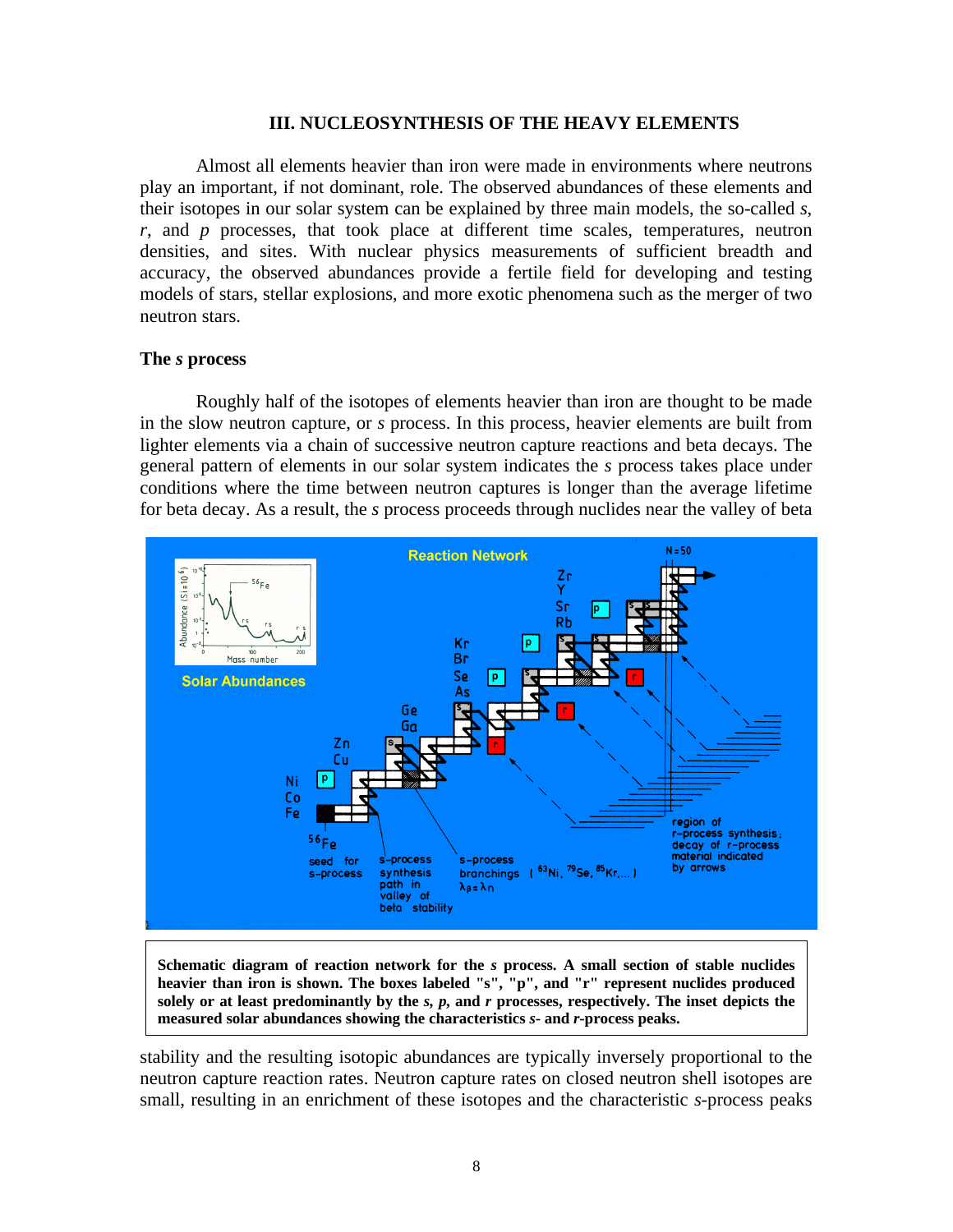in the solar-system abundance distribution. A reliable model of the *s* process is also important for a better understanding of the *r* process because many heavy nuclides are made via both the *s* and *r* processes. Because the *s* process is better understood, the *r*process abundances (the most important constraint on *r*-process models) are obtained from the measured solar abundances by subtracting the calculated *s*-process contributions.

It appears as if two *s*-process components are needed to explain observed solarsystem abundances. The main component dominates nucleosynthesis in the region between Sr and Pb, and is associated with He-shell flashes in low mass  $({\sim}1.5 \text{ M}_{\text{sun}})$ asymptotic giant branch (AGB, or, more commonly "red giant") stars.

Red giant stars are inherently interesting as well as potentially rich physics laboratories for a number of reasons. First, they synthesize roughly half of the elements heavier than iron. Second, through a complicated mixing process known as third dredge up, newly synthesized elements are carried from inner regions of the star out to its atmosphere where they are visible to astronomical observations. In fact, it was the observation of the radioactive element technetium (which has no stable isotopes) in the atmosphere of a red giant star that provided the first direct proof that nucleosynthesis occurs in stars. Also, the recurrent He-shell flashes which drive the nucleosynthesis and

power the dredge up mechanism are complicated mixing phenomena. There are many mixing problems in astrophysics that computationally are very difficult, and hence poorly understood. Because *s*-process nucleosynthesis is intimately tied to mixing, and because detailed signatures have been observed, there is hope that red giant stars offer one of the best laboratories for obtaining a better understanding of mixing phenomena in astrophysics. Third, strong stellar winds from red giant stars disperse products of nucleosynthesis throughout the galaxy. In cooler outer regions of red giant stars, microscopic grains of refractory materials such as SiC form. As they form, trace amounts of heavy products of nucleosynthesis are trapped within them. Some of these grains from a red giant star (or stars) of a previous generation have apparently found their way to our own solar system. These grains have been recovered from primitive meteorites and detailed isotopic signatures being coaxed from them are providing a rich new set of



**Image of planetary nebula NGC3242b taken by the Hubble Space Telescope. These objects are born from the death of a red giant star inside of which the** *s* **process had occurred. In about 5 billion years our sun may form such an object.**

observational data with which to test astrophysical models of these stars, of galactic chemical evolution, and of the formation of the solar system. Finally, as they die, red giant stars create a seemingly endless variety of so-called planetary nebula containing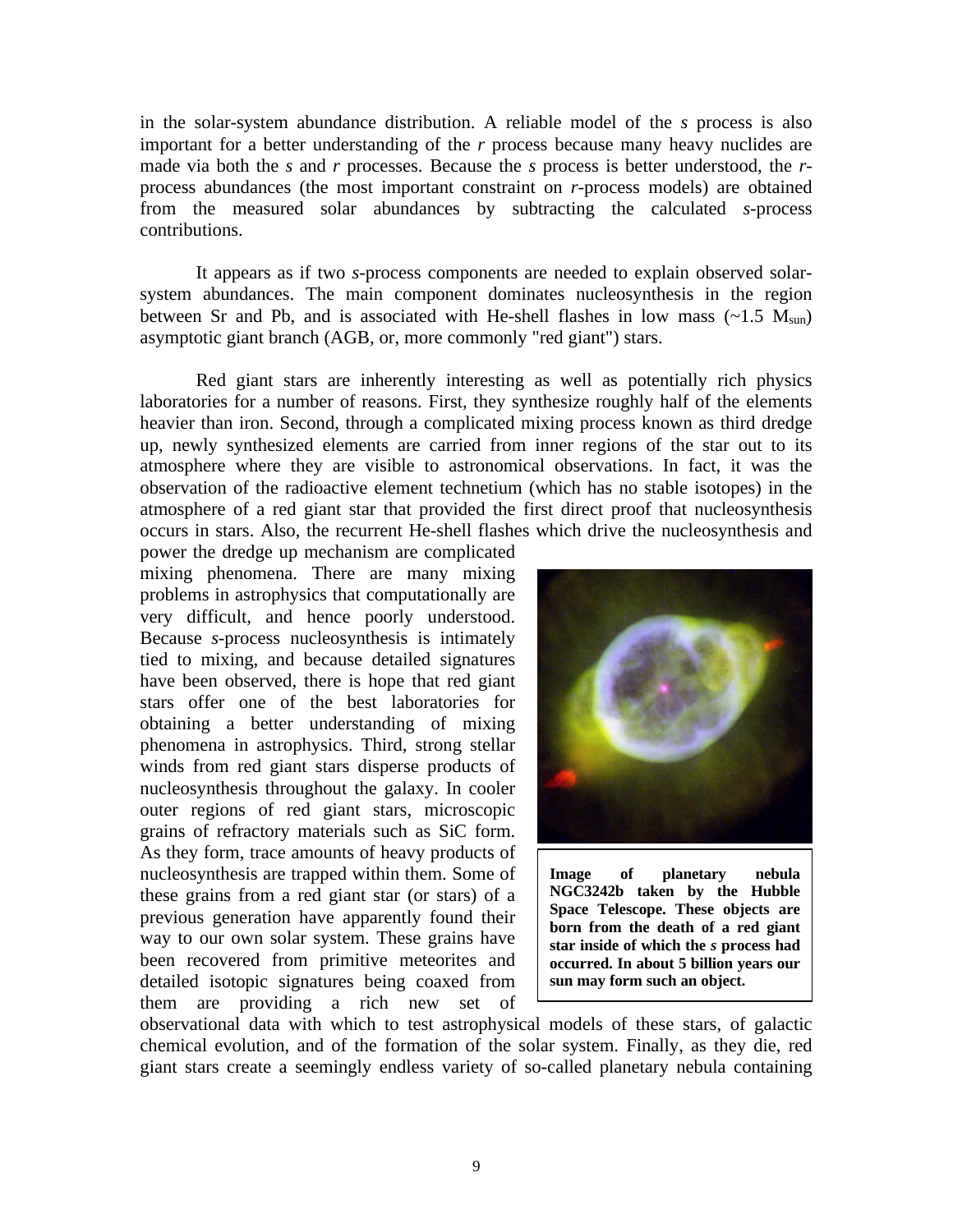many of the products of nucleosynthesis. In fact, in about 5 billion years our own sun will likely spawn a planetary nebula of its own as it shrinks and cools to a white dwarf star.

The second, or weak *s*-process component is responsible for nucleosynthesis up to the  $A = 90$  range. It is thought to take place in massive stars (10-30  $M_{sun}$ ) during their He and C burning phases. In addition to synthesis of these heavier elements, the *s* process can modify isotopic patterns of many lighter elements and can create seed nuclides for later nucleosynthesis during the *p* process.

Research on the *s* process has undergone a renaissance in recent years, thanks to new more realistic stellar models, new extremely precise observational data, and improved experimental nuclear physics techniques and data. Until recently, even rather schematic *s*-process models reproduced the observed abundances rather well. However, as the precision of both observations and neutron capture cross section data has improved, it has become clear that more sophisticated models are needed.

#### *Cracks in the classical s-process model*

The so-called classical model of the *s* process as it was first outlined by Burbidge *et al*. in 1957 represents a purely phenomenological approach to neutron capture nucleosynthesis. It has been used for years in an attempt to understand the average properties of the *s*-process environment in stars. The main reasons for the popularity of the classical model are its simplicity and the fact that until recently it was successful in reproducing observed abundances of the *s*-only isotopes (isotopes produced solely or at least predominantly by the *s* process). In the classical model, it is assumed that properties of the *s*-process environment such as temperature, neutron density, and matter density are constant during each He-shell flash in the star. By making these assumptions, time is removed as a variable and the set of coupled differential equations describing the isotopic abundances can be solved analytically. It was shown early on that these equations can be solved by assuming an exponential distribution of neutron exposures, and furthermore that such a distribution was in at least rough agreement with stellar models for the *s* process. By adjusting parameters of the classical model, it was possible to obtain a good fit to all of the *s*-only isotopes at the same time. However, as neutron capture reaction rate measurements became more precise, disagreements began to emerge. First, it was shown that the classical model overproduced the  $s$ -only isotopes  $134$ Ba and  $136$ Ba and underproduced *s*-only  $116$ Sn. However, at the time, the solar abundance data for these isotopes was thought to be too uncertain to draw a firm conclusion. More recently, with precise new neutron capture data, it has been shown that the classical model clearly overproduces the *s*-only isotope  $142$ Nd. Because solar abundances are well determined in the rare earth region, there seems little doubt of the failure of the classical model in this case. Subsequent measurements of solar barium and tin abundances have verified the old data and hence solidified the failure of the classical model in these cases as well. In contrast, the new stellar models of the *s* process successfully reproduce the *s*-only isotopes  $^{136}$ Ba and  $^{142}$ Nd. The stellar models still overproduce *s*-only  $^{134}$ Ba by a small amount, but a complicated branching in the *s*-process flow at radioactive  $134$ Cs obscures any firm conclusions in this case. With so few *s*-only isotopes having reaction rates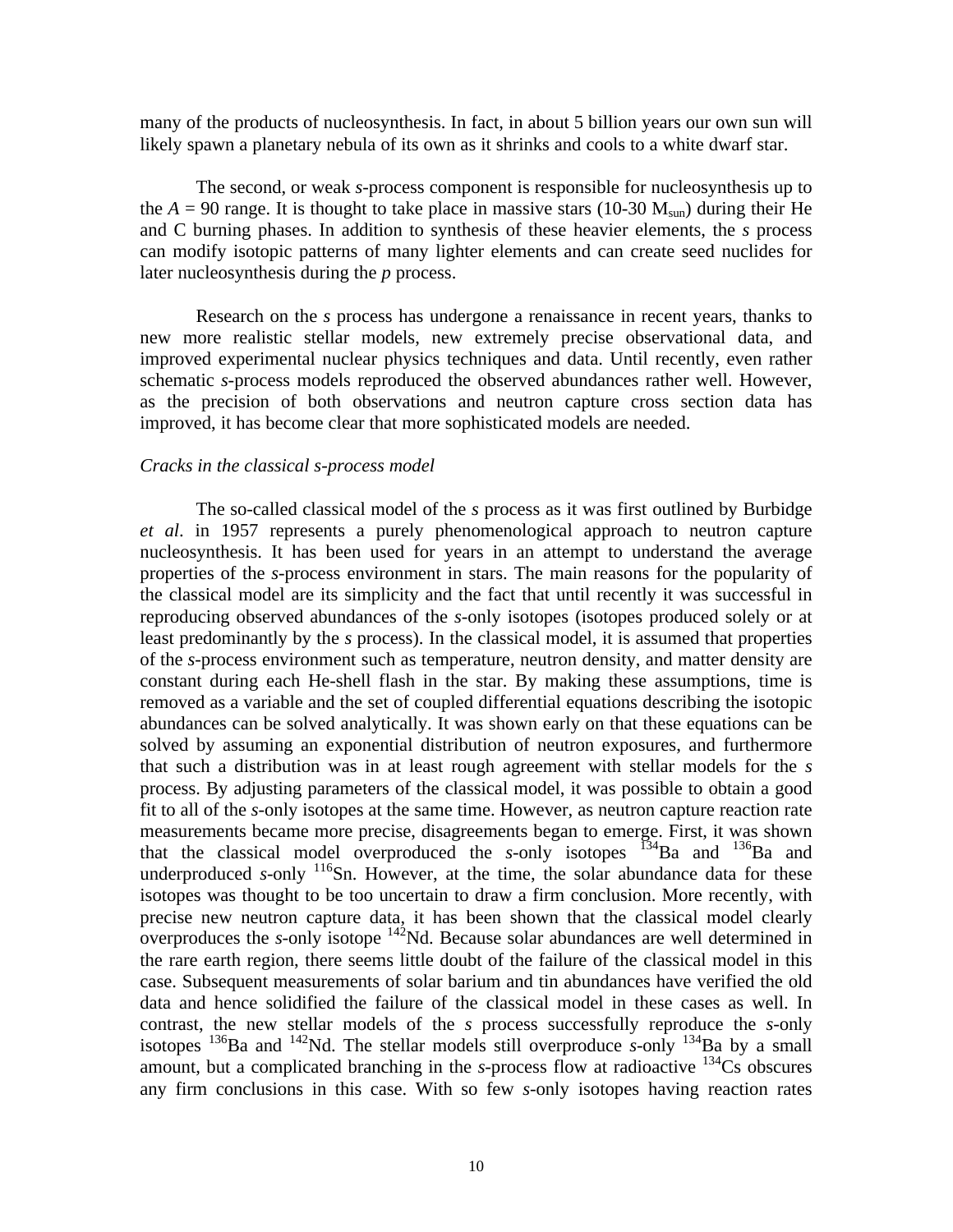measured to the required precision, it is not possible to draw any firm insights into reasons for the success of the new stellar models over the classical model. There are approximately 20 more *s*-only isotopes. Precise reaction rate measurements for these nuclides across the entire range of temperatures needed would go a long way in delineating essential ingredients of new stellar models.

## *The cool new stellar s-process model*

One major difference between classical and new stellar models of the *s* process is

the temperature at which most of the neutron exposure occurs. Classical *s*-process analyses have indicated that the average temperature is about  $kT = 30$  keV. However, recent calculations indicate that in low-mass red giant stars most of the neutron exposure occurs at much lower temperatures  $(kT = 6-8$  keV), under radiative conditions between He-shell pulses. This lower average temperature requires extending many previous neutron capture cross section measurements to lower energies.

Most previous measurements, as well as many new measurements made at other facilities, had a lower energy cutoff that was too high  $(E_n = 2.5 - 10 \text{ keV})$ . Although such a high cutoff energy is sufficient for obtaining the reaction rate at 30 keV, to obtain the rate at  $kT = 6 - 8$ keV to the required precision  $(-3\%)$ , it is necessary to make cross section measurements down to about 100 eV.

Recent ORELA measurements have demonstrated that extrapolations to estimate the contribution of low-energy resonances below energy cutoffs of previous measurements are not reliable.



**Portions of the Maxwell-Boltzman (M-B) distributions at** *kT***=8 (blue curve) and 30 keV (red curve) for neutron energies below 35 keV. The neutron capture reaction rate at a given temperature is calculated by summing up the products of the resonance areas (depicted by vertical bars) times the heights of the M-B function at the resonance energy. For a temperature of 30 keV, only a small part of the reaction rate is missed (red region) if the measurements have a low energy cutoff of 5 keV. However, for a temperature of 8 keV, a sizeable portion of the reaction rate is unmeasured (blue region) if the low energy cutoff is 5 keV. Many previous measurements had cutoffs of 2.5 to 10 keV.**

In 4 out of 5 cases studied so far, new ORELA data indicates that extrapolations are in error by 2 to 3 times the estimated uncertainties; hence, extrapolated rates do not provide reaction rates with sufficient accuracy for meaningful tests of the new stellar models. Therefore, direct measurements of cross sections to lower energies are needed. New lowenergy measurements are especially important for *s*-only isotopes, for isotopes near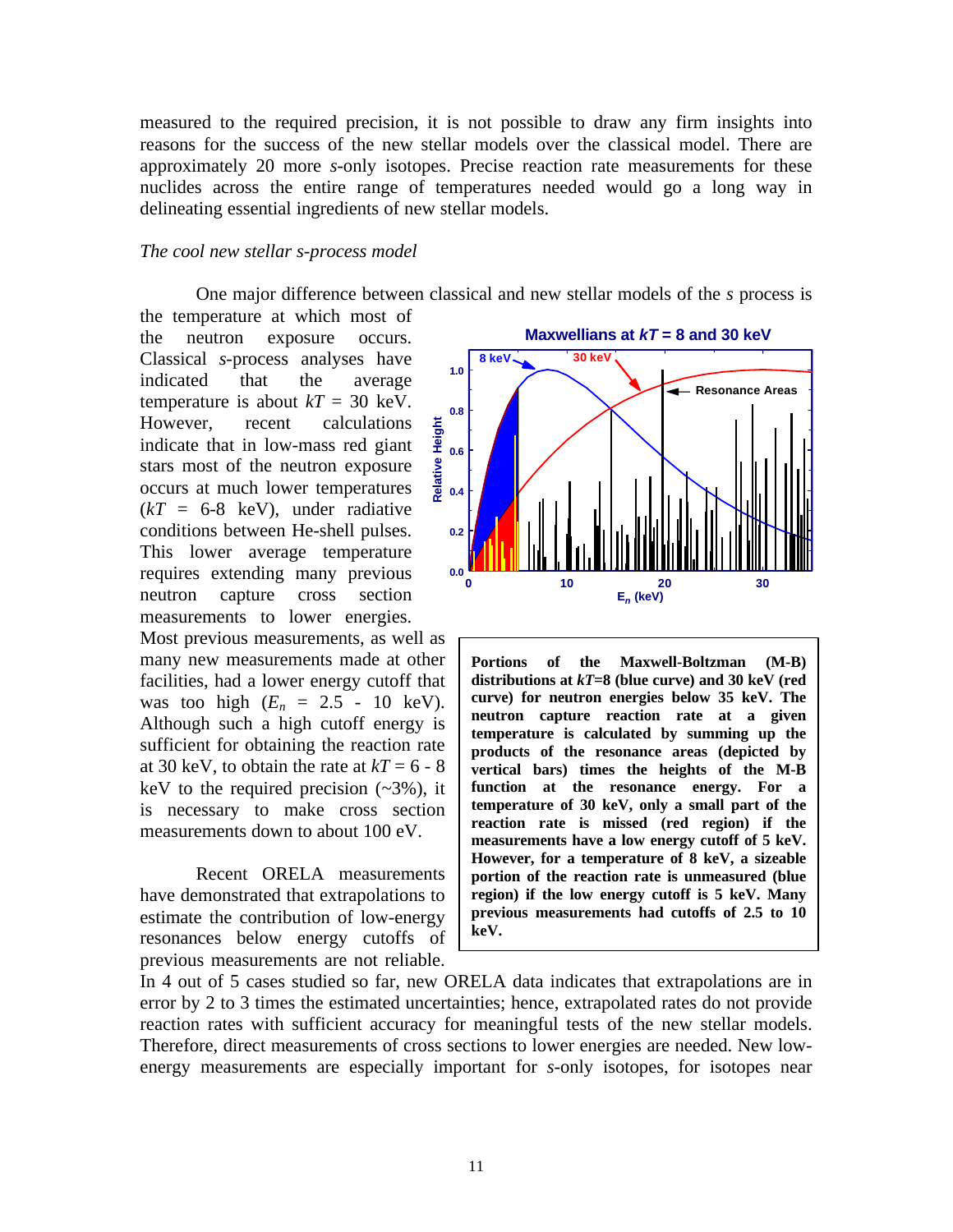

**ORELA measurements of the contributions to reaction rates at temperatures of 6 and 8 keV due to resonances below the cutoffs of previous experiments. Low-energy resonances can account for as much as 70% of the reaction rate at these low temperatures.**



**Tests of the reliability of extrapolations to obtain the contribution of low-energy resonances to the reaction rate at 10 keV. The data points depict the difference between the ORELA data and the extrapolations, divided by the estimated uncertainty in the extrapolations. If the extrapolations were reliable, the data points should lie between** ±**1. However, all but one of the cases tested so far lie outside this range.**

branchings in the *s* process, and for isotopes where precise new abundance ratios have been measured in grains from meteorites.

## *Branchings in the s-process flow*

Occasionally, the nucleosynthesis path of the *s* process encounters a radioactive isotope having a beta decay lifetime comparable to its lifetime against neutron capture. The competition between neutron capture and beta decay causes the *s*-process flow to branch at these nuclides. The *s*-only isotopes near these branchings can serve as valuable diagnostics of both the average properties as well as the "dynamics" of the *s*-process environment. The competition between neutron capture and beta decay at the branching points yields a very direct handle with which to estimate the average neutron density during the *s* process. Because half lives of some *s*-process branching points depend on temperature or electron density, they can be used to estimate the temperature or matter density in the stellar plasma during the *s* process. Different branchings are sensitive to the temporal characteristics (i.e. the dynamics) of the *s*-process environment because (*n*,γ) reaction rates of the involved isotopes as well as half lives of the branching points vary considerably. Because we know that classical model assumptions of constant temperature, neutron density, and matter density are too simplistic for real red giant stars, if (*n*,γ) cross-section data of sufficient accuracy exist, classical analyses of different branchings should eventually yield inconsistent results.

For example, classical analyses of branchings at  $^{151}$ Sm,  $^{154}$ Eu, and  $^{175}$ Lu had led to a temperature of  $kT = 29\pm 5$  keV. In contrast, recent precise reaction rate measurements for  $134\text{Ba}$  and  $136\text{Ba}$  from ORELA were used in a classical analysis of the branching at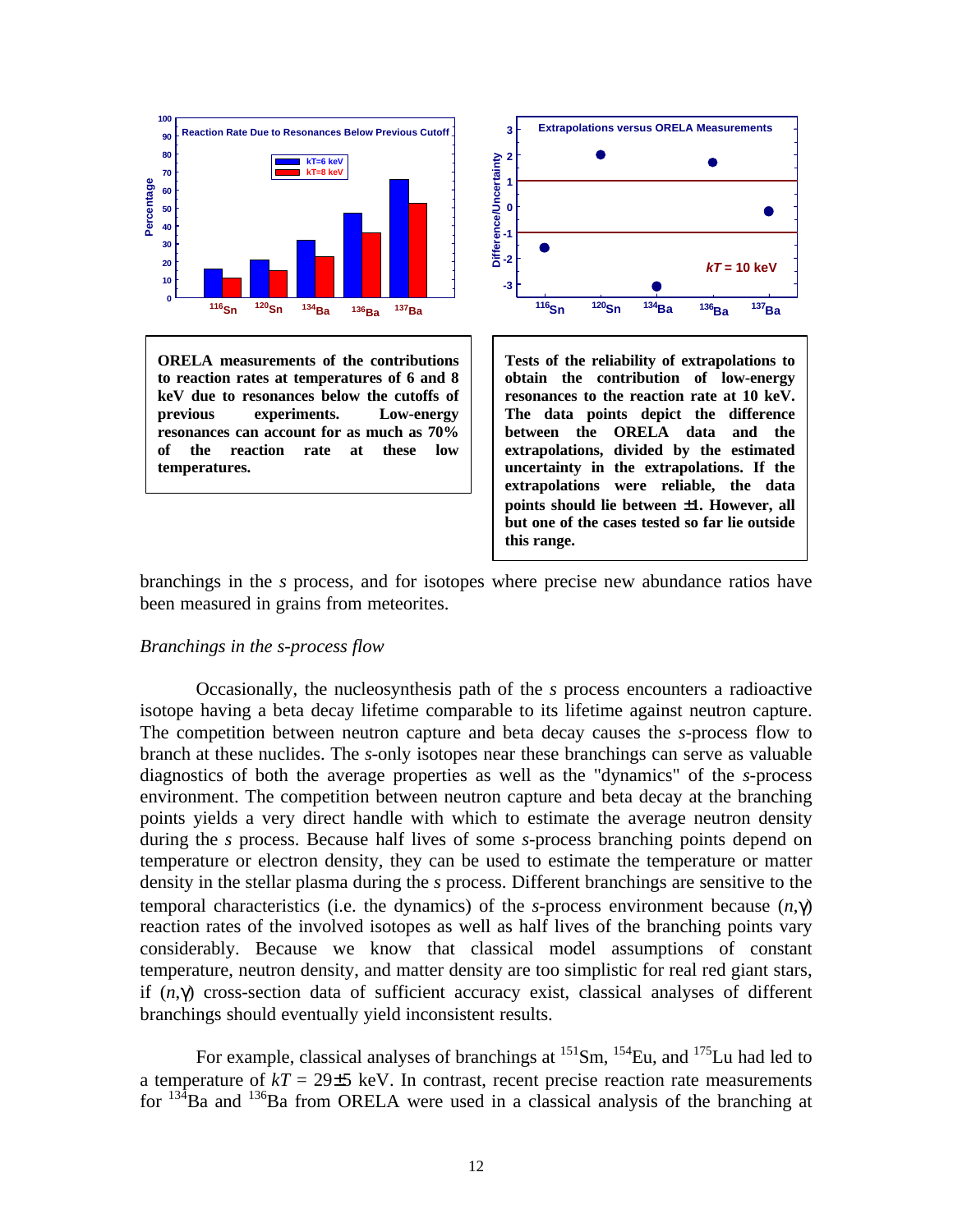<sup>134</sup>Cs to deduce a mean *s*-process temperature of  $kT = 15\pm5$  keV. This was the first time that clearly inconsistent temperatures were obtained from different *s*-process branchings.

Even more recent ORELA measurements of  $^{192,194,195,196}$ Pt(*n*,γ) reaction rates have yielded a second example of an inconsistency in results from classical analyses of different *s*-process branchings. With the new ORELA reaction rate for the *s*-only isotope <sup>192</sup>Pt, a branching at <sup>192</sup>Ir can be used to estimate the neutron density during *s*-process.



Previous classical analysis of a different *s*-process branching (at <sup>147</sup>Pm) had yielded a mean neutron density of  $n_n = (4.1 \pm 0.6) \times 10^8$  cm<sup>-3</sup>. The analysis of our new platinum data yielded  $n_n = (7 \pm 4) \times 10^7$  cm<sup>-3</sup>, clearly inconsistent with the <sup>147</sup>Pm result.

These relatively simple analyses using the classical model are starting to shed light on the crucial ingredients of the much more complicated stellar models of the *s* process. For example, the two different neutron densities and temperatures resulting from the different branching analyses discussed above indicate the need for a time dependence of the neutron density and temperature. Although it has been known for some time that any realistic stellar model would include such "dynamics", until recently, the neutron capture data were too imprecise to demonstrate it conclusively. More precise neutron capture data near other *s*-process branchings (e.g.  ${}^{85}$ Kr,  ${}^{95}Zr$ ,  ${}^{151}$ Sm,  ${}^{152}Eu$ ,  ${}^{153}Gd$ ,  ${}^{163}$ Ho,  $170,171$ Tm,..) are needed to provide further constraints on the many "knobs" in current stellar models.

## *Stardust from the s process*

One example of precise new observational data is the discovery in certain meteorites of presolar grains. These micron size pieces of silicon carbide and other refractory materials are quite literally stardust. They are called presolar because they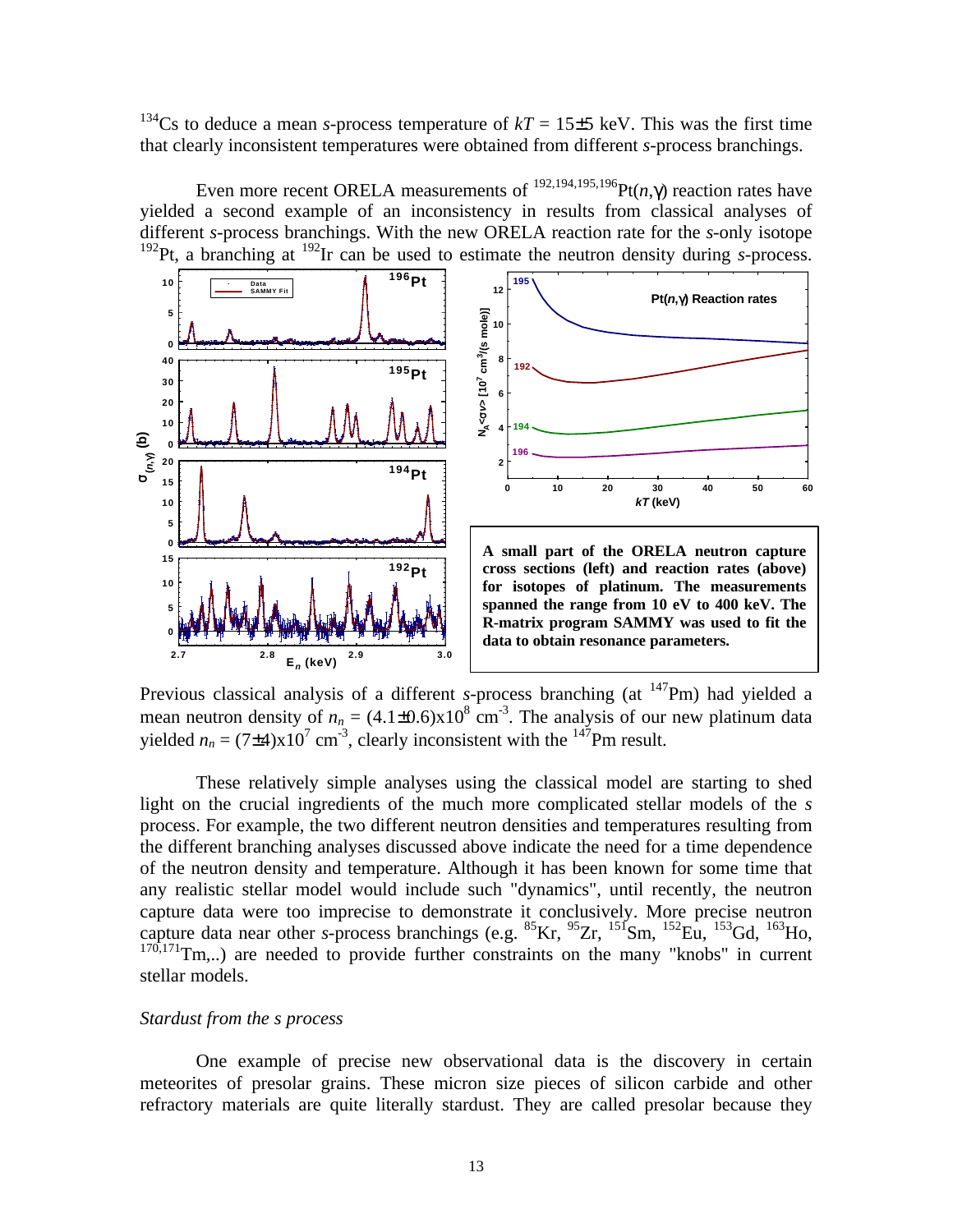apparently originated in an older generation of stars and supernovae before the birth of our solar system. As grains formed, they trapped within them small amounts of various heavy elements, thus preserving the nucleosynthesis signature of the parent star or supernova. Some of these grains survived formation of our solar system and were transported to earth intact inside meteorites. In recent years, it has become possible to measure isotopic ratios of the trace elements such as strontium, neodymium, and barium trapped inside these grains with part-per-thousand precision. The measured ratios are very non-solar and indicate that most grains are red giant stardust. For example, barium found in these grains is depleted (relative to the  $s$ -only isotopes  $^{134,136}$ Ba) both in the

lighter isotopes  $^{130,132}Ba$  that are bypassed by the *s* process, and in the isotopes  $^{135,137,138}$ Ba that are made in part by the *r* process,. To make use of these precise new data from meteorites to improve *s*-process models, it is necessary to have precise neutron capture data.

The first precise test of the red giant stardust model recently was made possible when new  $^{142,144}$ Nd(*n*,γ) cross sections were measured with good precision at ORELA. Stellar *s*process model calculations made with previously accepted cross sections were in serious disagreement with the stardust data. The new ORELA measurements were made over a wider energy range and showed that the old data were in error. With the new ORELA data, the agreement between the stellar model and the stardust data was excellent.



**Isotopic ratios for neodymium found in silicon carbide grains from the Murchison meteorite. The stellar** *s***-process calculations made using the new ORELA** reaction rates for  $\frac{142,144}{14}Nd(n,\gamma)$  are in **precise agreement with the meteorite data. In contrast, calculations made using the old reaction rates are in serious disagreement with the meteorite data.**

Isotopic ratios for barium have also been measured in SiC stardust with good precision. They were found to be in good agreement with predictions of the *s*-process stellar model, with the exception of the isotope  $137$ Ba. The parameters of the stellar model were varied in an attempt to fit  $137$ Ba with no success; hence, it was suggested that the <sup>137</sup>Ba( $n$ ,γ) reaction rate was in error. Because the best previous measurement of this rate had a rather high low-energy cutoff of 10 keV, the reaction rate at the required temperature of 6-8 keV was mostly due to extrapolation. Therefore, it was reasonable to expect that the rate could be in error by as much as the 20% needed to reconcile the stellar model with the stardust data. New  $^{137}Ba(n,\gamma)$  measurements at ORELA, across the entire energy range needed, resulted in a reaction rate in agreement with the previous rate to within 3% - far too small a difference to solve the difference between the stellar model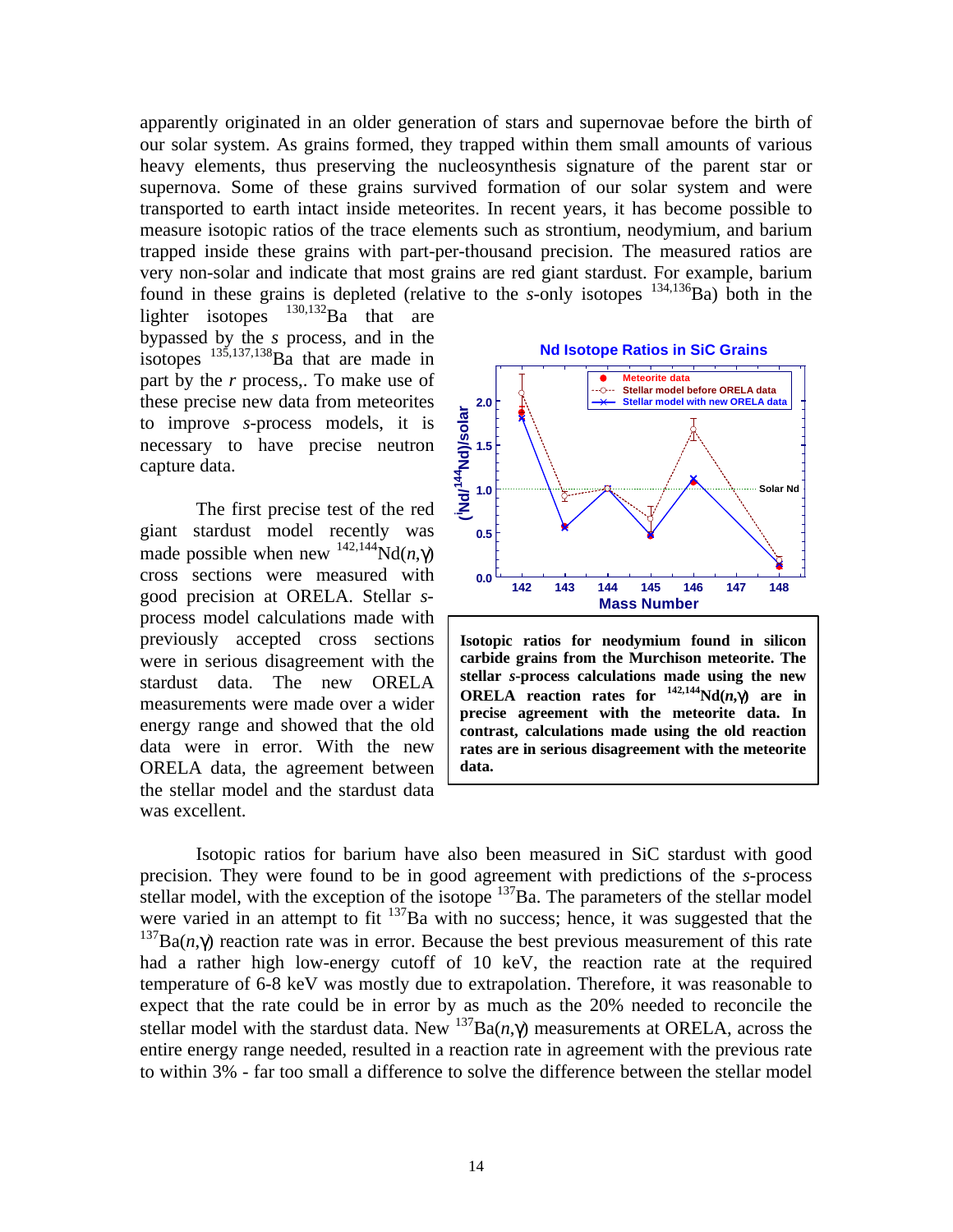and the stardust data. Hence, the difference between the *s*-process stellar model and the stardust data for <sup>137</sup>Ba remains an unsolved mystery.

One interesting result from these first studies of red giant stardust is that stellar models of different ages are needed to reproduce the two types of *s*-process abundances. The stardust data require a younger stellar model than is needed to fit the solar abundances. A reasonable explanation is that stardust grains were made by a fairly recent generation of stars (perhaps by a star that helped trigger the formation of the solar system) that seeded the nascent solar system with grains as they died. In contrast, average solar system material is a mixture from all previous generations of stars since the beginning of the galaxy, so the average age of stars contributing to the solar abundances is older. This finding was not anticipated, but is in agreement with the expectations of galactic chemical evolution; hence, the study of stardust is not only testing and improving models of the *s* process, but is impacting other areas of astrophysics.

Isotopic ratios have been measured for many other trace elements found in stardust. New  $(n, \gamma)$  data are needed to make use of these data to test and improve astrophysical models. We have recently made high precision measurements of the  ${}^{88}Sr(n, \gamma)$  reaction rate that have led to better agreement between the stellar models and the stardust data. However, important differences remain, and new high-precision measurements of the  ${}^{86,87}Sr(n,\gamma)$  are urgently needed. Similarly, precise ratios for molybdenum and dysprosium isotopes in stardust exist, but high-precision (*n*,γ) data across the entire range of energies needed by the stellar *s*-process models are lacking. Finally, the experimenters making isotopic measurements on stardust have recently begun commissioning new, more sensitive instruments. It is expected that in the near future precise isotopic ratios will be measured for many more *s*-process elements. New (*n*,γ) data will be needed to be able to use these new stardust data to test and improve the astrophysical models.

## *Reactions on thermally populated excited states*

The  $(n, \gamma)$  reaction rates inside the thermal plasma of a star can be significantly different from the rates measured in the laboratory due to reactions involving thermally populated excited states. These stellar enhancement effects cannot be directly measured, but can be determined by measuring neutron inelastic cross sections to the same levels populated in the stellar environment. The enhancement of stellar reaction rates due to this effect can be as large as 30%, while enhancements calculated by various nuclear statistical models can differ by substantial amounts. Such large and uncertain effects are particularly troublesome for *s*-only isotopes because they are the main calibration points for *s*-process models. Five *s*-only isotopes are calculated to have enhancements in excess of 10%. In contrast, current techniques can determine laboratory reaction rates to 1-3% accuracy and isotopic abundances can often be measured with part-per-thousand accuracy. A program of (*n*,*n*') measurements for these isotopes is clearly needed to determine enhancements for *s*-only isotopes and to improve statistical models so reliable enhancements can be calculated for other nuclides of interest.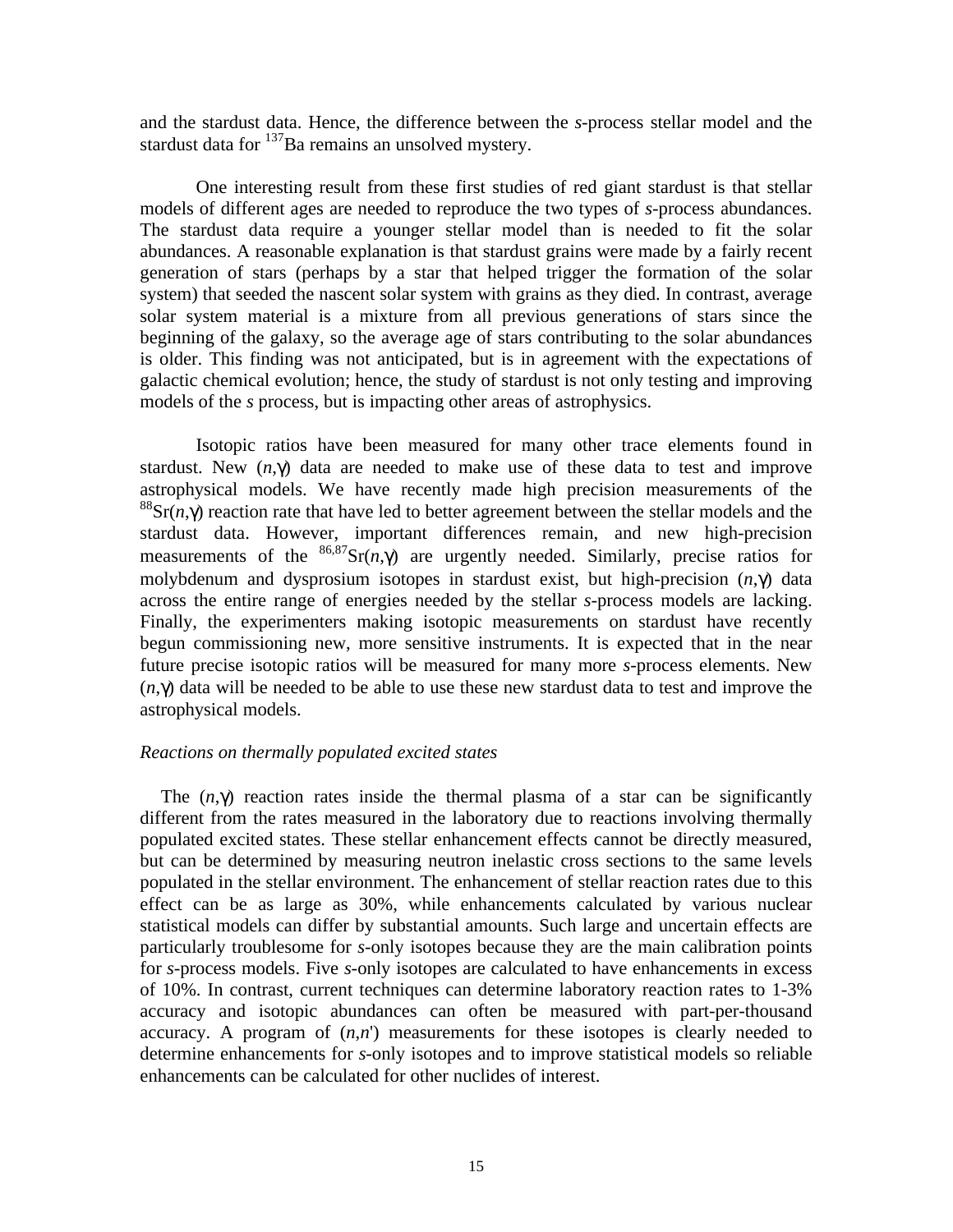The stellar enhancement factor (SEF) for one nuclide along the *s*-process path  $\binom{187}{9}$ was determined through neutron inelastic scattering measurements at ORELA several years ago. This measurement was particularly difficult because the excitation energy of the first excited state in <sup>187</sup>Os is only 9.8 keV; hence, it was not possible to detect the deexcitation γ rays directly and it was difficult to resolve the inelastically scattered neutrons from the larger elastic group. However, by using a clever technique which exploits the excellent time-of-flight resolution available at ORELA, it was possible to measure this cross section. There are four *s*-only isotopes  $({}^{154}Gd, {}^{160}Dy, {}^{170}Yd,$  and  ${}^{176}Hf$ ) in addition to <sup>187</sup>O calculated to have SEFs greater than 10%, and there are substantial differences



Schematic diagram of  $^{187}$ Os( $n,n'$ ) experiment at ORELA. An iron filter was placed after the **sample to remove all but the neutrons in the "window" at 24.5 keV due to the large** *s***-wave resonance near 26 keV. This filter, together with the excellent time-of-flight resolution at ORELA allowed the 9.8-keV inelastic group to be resolved from the larger elastic group. A similar technique, or direct detection of the de-excitation** γ **rays could be used to measure the (***n,n***') cross sections, and hence determine the SEFs for many other** *s***-process nuclides.**

between the SEFs calculated by different statistical models. Measurements should be easier for these four *s*-only isotopes than for <sup>187</sup>Os because both excitation energies and natural abundances are higher. Given advances in detector technology since the  $^{187}Os$ experiment, it may even be possible to measure the de-excitation  $\gamma$  rays directly. There are about 25 other nuclides along the *s*-process path calculated to have SEFs larger than 10%. First excited state energies range from 8.4 keV ( $^{169}$ Tm) to 100.106 keV ( $^{182}$ W). For those with the smallest excitation energies it appears as if a technique similar to that used in the  $187\text{Os experiment}$  will be necessary. However, it should be possible to use a flight path about a factor of 4 shorter (and hence have a higher counting rate or use smaller samples) and still obtain resolution sufficient to separate the elastic and inelastic groups.

## **The** *p* **process**

The *p* process is the name given to the mechanism by which low-abundance, protonrich isotopes of intermediate to heavy elements were synthesized. Little is known about the details, but is seems certain that the *p* isotopes originated in a high-temperature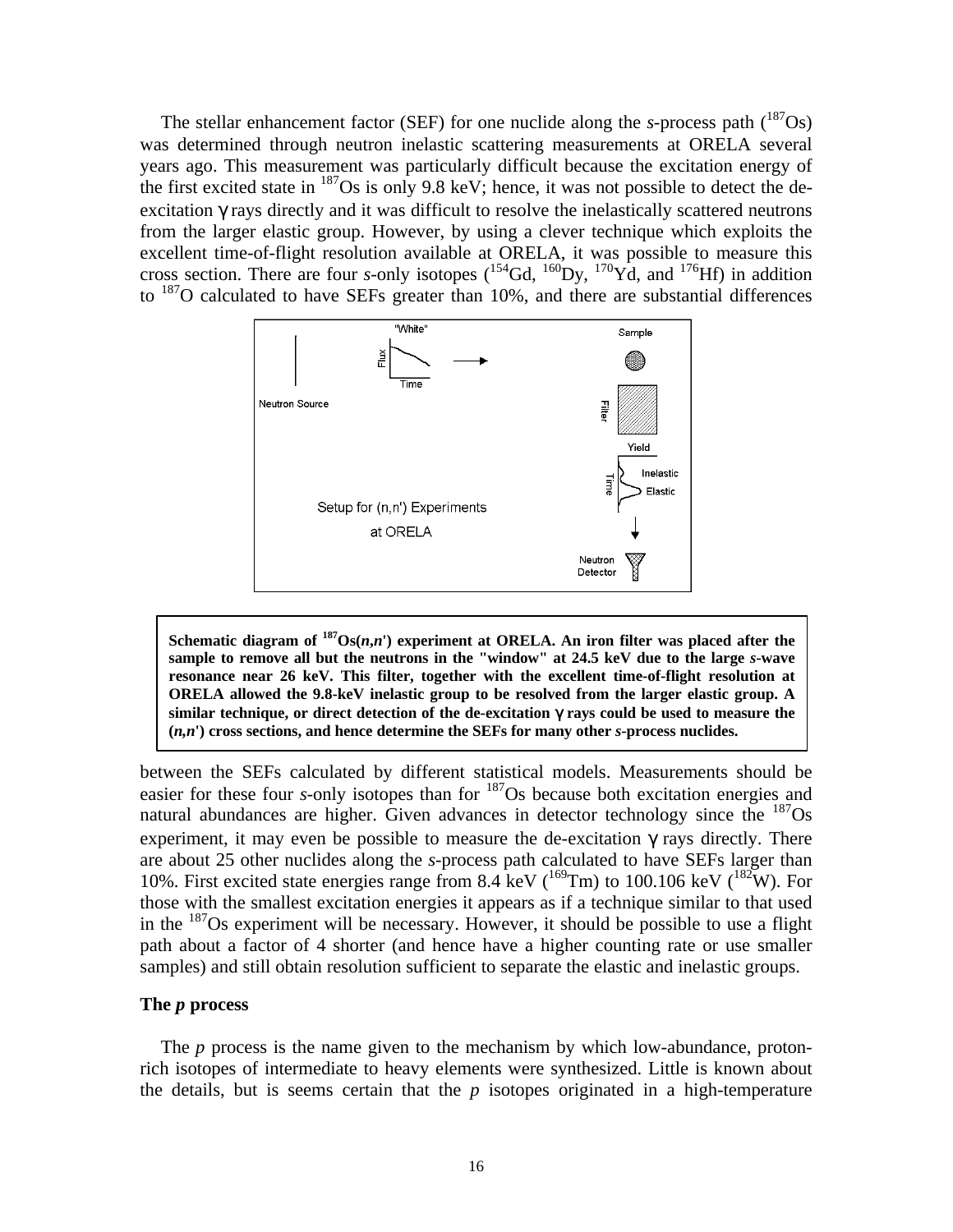environment (perhaps in supernovae or in the later burning stages in massive stars) where seed nuclides built up by a previous *s* process were "photo-eroded" via  $(\gamma, n)$ ,  $(\gamma, \alpha)$ , and (γ,*p*) reactions towards more proton-rich isotopes. At present, *p*-process calculations must rely on theoretical rates for most of the reactions in the nucleosynthesis flow.

## *Improving explosive nucleosynthesis reaction rates via (n,*α*) measurements*

The largest nuclear physics uncertainties in the *p* process and other high-temperature environments are rates for reactions involving  $\alpha$  particles. Direct ( $\gamma, \alpha$ ) measurements are extremely difficult (even via the inverse reaction) and it is very unlikely that rates for most of the needed reactions will be determined by direct experiments. Although the nuclear statistical model should be applicable to calculation of these rates, theoretical calculations are hampered by large uncertainties in the  $\alpha$ +nucleus optical potential in the astrophysically relevant energy range. In contrast to (γ,*n*) and (γ,*p*) rates, which can be predicted to a factor of two or better, theoretical rates for  $(\gamma,\alpha)$  reactions appear to be uncertain by a factor of ten or more. In addition, predicted abundances from *p*-process calculations can be linearly proportional to the  $(\gamma,\alpha)$  rates.

Traditional methods for improving optical potentials, such as elastic scattering of  $\alpha$ particles, have been of limited usefulness because the potentials must be extrapolated from measurements made at energies well above the astrophysically interesting range.

means of constraining **Incident Beam** Recent work at ORELA has shown that a series of low-energy (*n*,α) measurements, across a wide range of masses, appears to be the best the  $\alpha$ +nucleus potential and thus improving the calculation of these rates. The Q values for these  $(n, \alpha)$  reactions are such that the relative energy between the  $\alpha$ particle and the residual nucleus are in the astrophysically interesting energy range, so no extrapolation is necessary. Also, scaling the sample size to that employed in a previous





**Schematic diagram of a compensated ion chamber (CIC). In this parallel-plate version, two plates at equal but opposite high voltages are equally spaced on either side of the signal plate. The large number of** γ **rays at the start of each pulse from the neutron source penetrate both sides of the CIC; hence the signal they induce on the central plate cancels out. In contrast,**  $\alpha$  **particles from (***n***,**α**) reactions cause ionization in only one side of the chamber, so that a measurable signal is induced on the central plate.**

measurement, using predicted cross sections, we calculate that as many as 30 nuclides across a wide range of masses should be accessible to measurements; hence, the needed global improvement in the  $\alpha$  potential should be possible.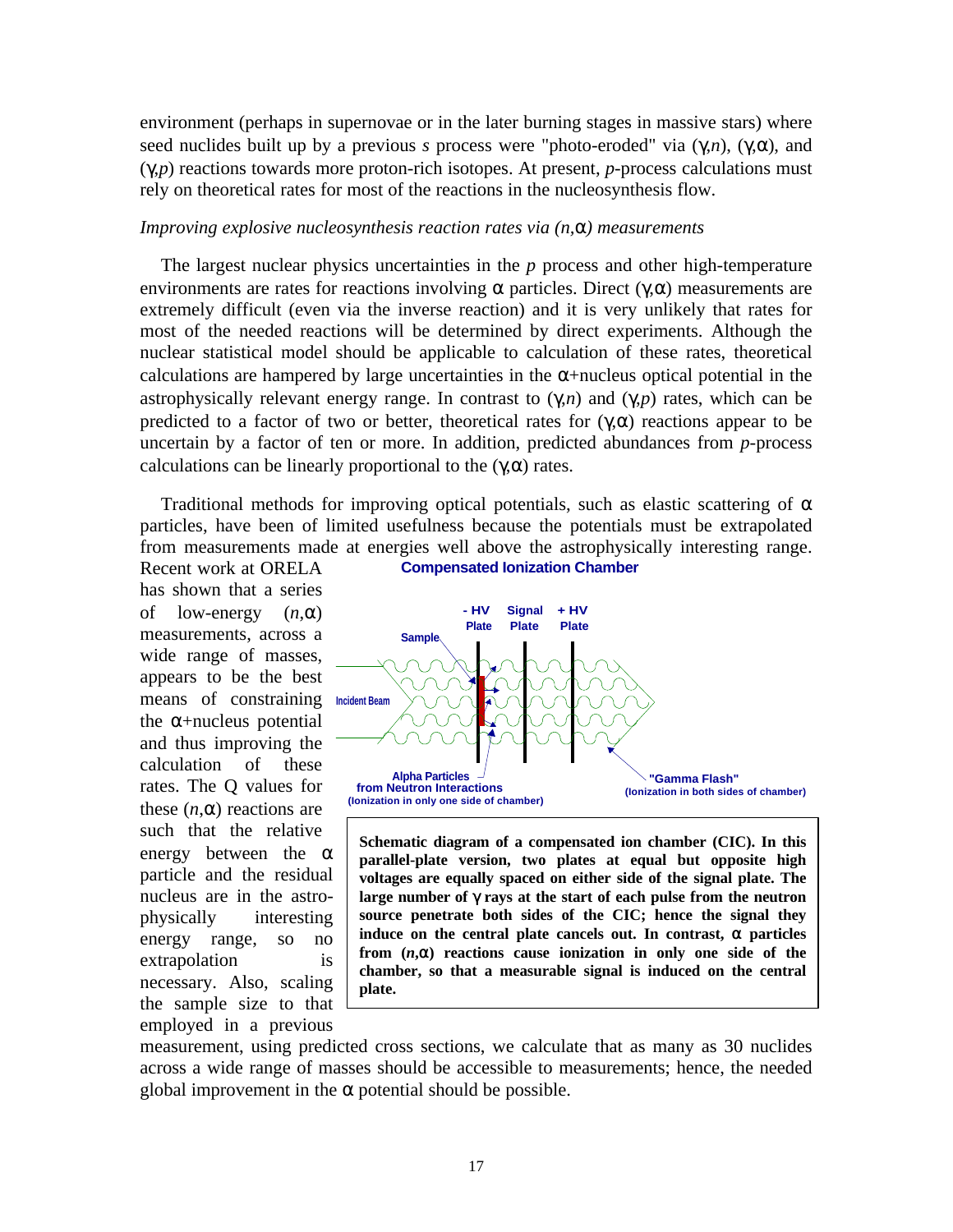At ORELA, the first application of this idea was to the <sup>143</sup>Nd and <sup>147</sup>Sm(*n*, $\alpha$ ) cross sections, where measurements were made across the range of energies needed for astrophysics applications. Previous measurements of this type were limited to energies below a few keV (which is too small of an energy range to be useful for comparison to statistical models) due to overload problems in the detectors and associated electronics resulting from the γ flash at the start of each neutron pulse. In the new experiments, this problem was overcome by employing a compensated ion chamber (CIC) as the detector. The concept of using a CIC for measurements at a pulsed white neutron source was



pioneered earlier at ORELA. Although a CIC can have poorer pulse-height resolution **given in the legends.**

than, for example, a gridded ion chamber, it allows the γ-flash background to be reduced to the point where measurements are possible to much higher energies (500 keV in the cases of  $^{143}$ Nd and  $^{147}$ Sm).

The older calculations of Holmes *et al.* are much closer to our  $^{143}$ Nd and  $^{147}$ Sm(*n*, $\alpha$ ) data than the newer NON-SMOKER or MOST calculations, which differ from the data by about a factor of 3 in opposite directions. The better agreement of the older model may be due to a fortuitous cancellation of effects. The newer models employ a neutron potential that is known to be more reliable in this mass region. In addition, the authors of the newer models have attempted to reduce the reliance on empirical fine tuning and to take advantage of the latest physics knowledge in an effort to increase the reliability of the models away from the valley of stability. In the case of the  $\alpha$  potential, several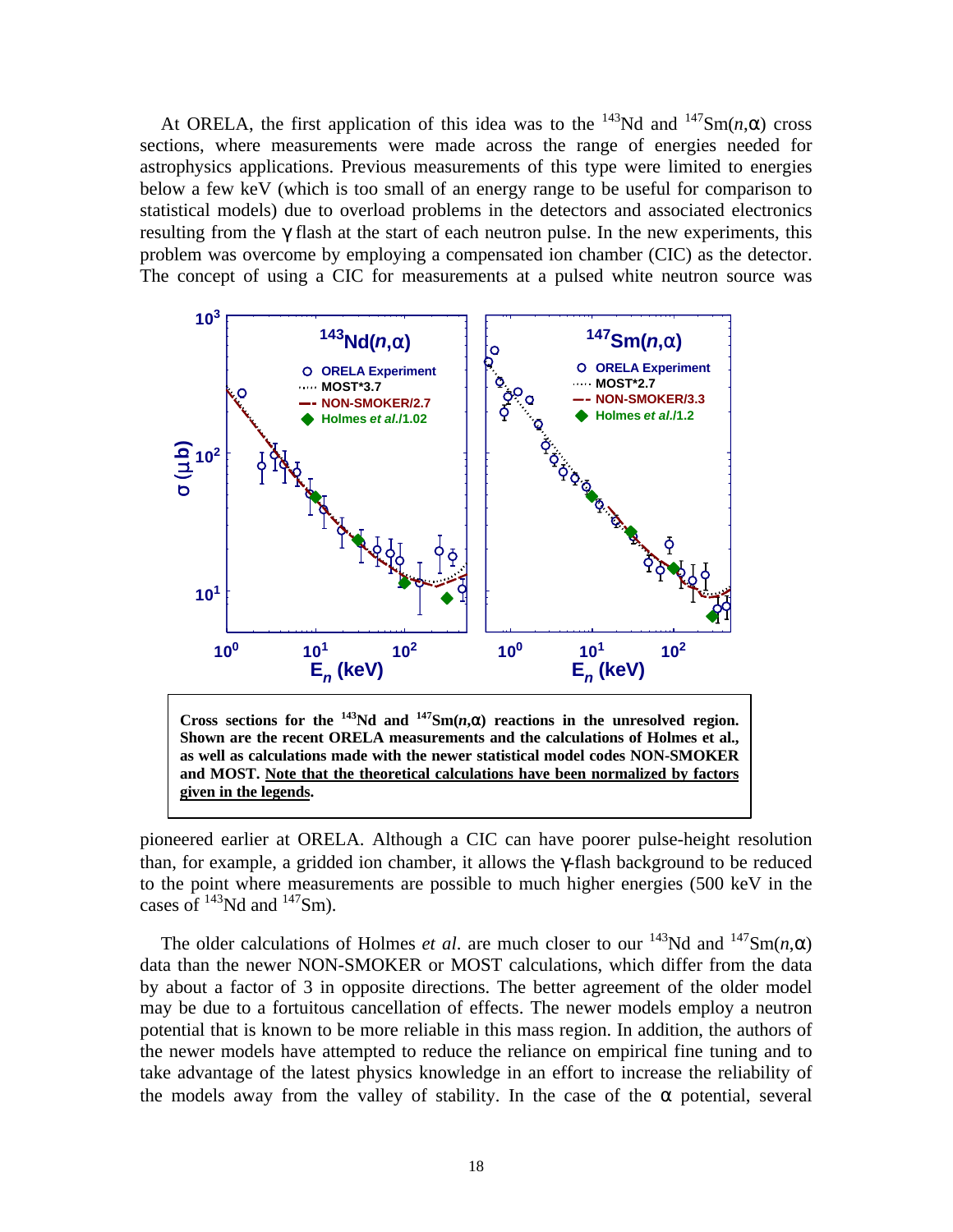parameters are needed to account for the mass, energy, and nuclear structure effects. At present, the values of these parameters in the astrophysically relevant range are poorly constrained by experiment.

We have studied the sensitivity of calculated  $(n, \alpha)$  cross sections to the  $\alpha$  potential and level densities employed in the model. We found that differences of about a factor of 30 could be accounted for in the variation of the potential alone. The different level density prescriptions changed the cross section by a factor of about 1.5, far smaller than the effect of the  $\alpha$  potential. More  $(n, \alpha)$  data across as wide a range of masses and energies as possible are needed to constrain the several parameters thought to be necessary to define the global  $\alpha$  potential needed for astrophysics applications. Counting rate estimates based on these initial experiments indicate that as many as 30 measurements should be possible across the mass range from S to Hf. However, a new detector that allows higher pressures and voltages, as well as more sample plates will be required for most of these measurements.

#### **Measurements of small cross sections and measurements using small samples**

Measurements on radioactive samples and on stable samples having very small natural abundances or small cross sections are needed for several reasons. First, (*n*,γ) measurements for radioactive branching points along the *s*-process path could greatly aid in understanding dynamics of the *s* process. Second, at the end of the *r* process, when reactions freeze out as the temperature and neutron density decline, (*n*,γ) reactions could help smooth out the abundance distribution and improve agreement between the calculations and observed *r*-process abundances. Third, very few measurements of (*n*,γ) reaction rates for nuclides involved in the *p* process have been made, so theoretical rates are used in *p*-process calculations. From measurements made near the valley of stability, it is known that  $(n, \gamma)$  rates can be predicted to within a factor of two. However, it is not known how reliable the theoretical rates are when extrapolated away from the valley of stability. Measurements on both radioactive samples and on the very rare *p*-isotopes themselves are needed to improve reliability of theoretical rates that must still be used for the many unmeasurable cases. Finally, there are several lighter nuclides whose abundances are modified by  $(n, \gamma)$ ,  $(n, \alpha)$ , and  $(n, p)$  reactions during the *s* process or during explosive nucleosynthesis. In some cases, these nuclides are of interest to  $\gamma$ -ray astronomy (e.g., <sup>22</sup>Na and <sup>26</sup>Al), to meteoric anomalies (e.g.,  $S_i$ , Cl, Ca, <sup>50</sup>V, and Ti), to the origin of rare isotopes of lighter nuclides  $(e.g., {}^{36}Cl, {}^{37,39}Ar)$ , or to non-standard models of the big bang (e.g.,  $17$ O, and possibly other neutron-rich lighter nuclides). Although measurements exist for many of these cases, the data from different measurements are in serious disagreement or of questionable quality, or cover too limited an energy range for astrophysics applications; hence, new measurements are needed.

The excellent time-of-flight resolution at ORELA makes it the ideal facility for measurements of very small, resonance-dominated cross sections. With excellent resolution, the signal-to-noise ratio of the measurements is greatly improved because the widely spaced resonance peaks stand well above the background. In addition, recent improvements in the (*n*,γ) apparatus at ORELA have resulted in a considerable reduction in sample-dependent backgrounds. Our recent measurements indicate that many older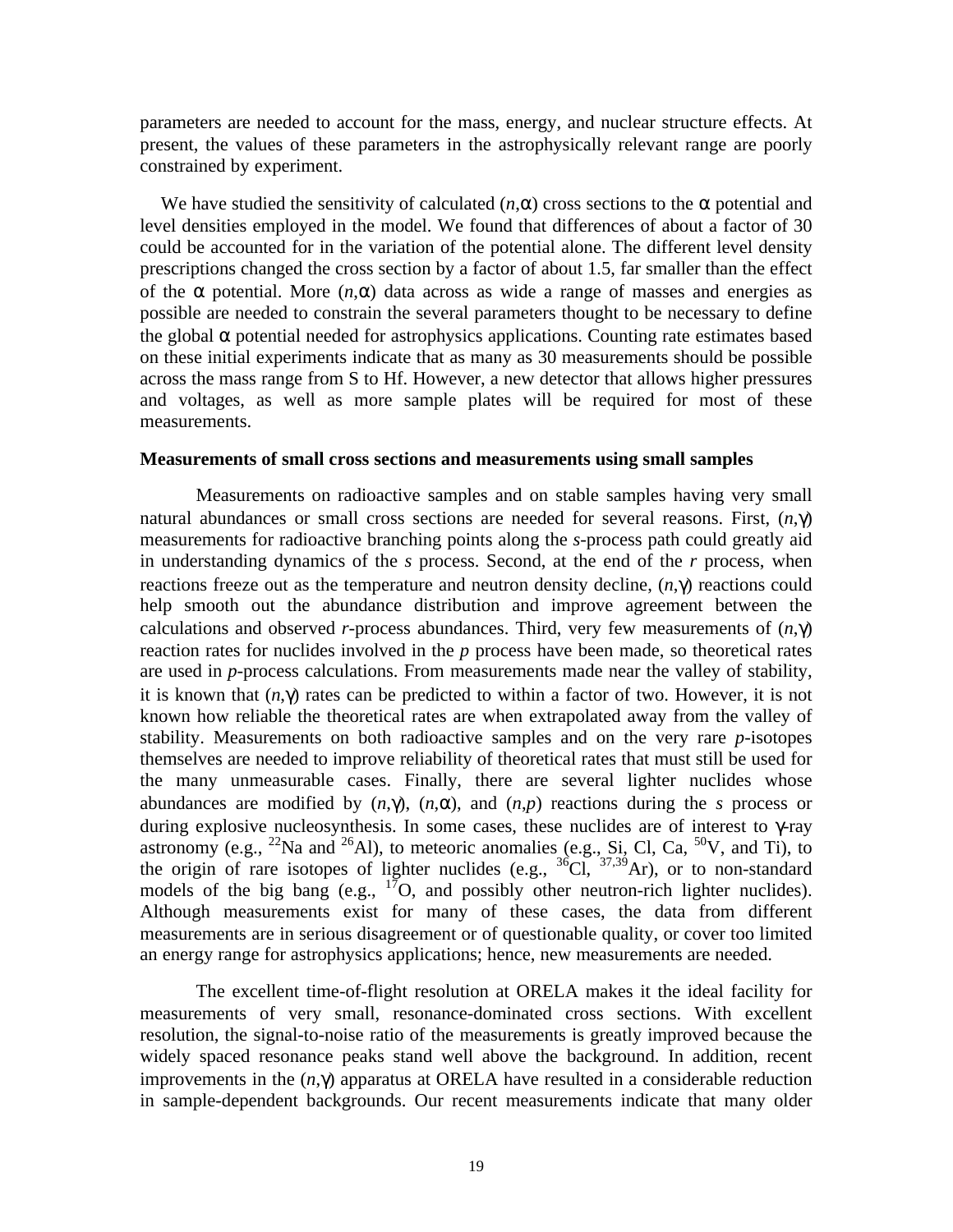(*n*,γ) cross section data on samples with small, resonance-dominated cross sections are in error due to underestimation of these backgrounds in past measurements. This sampledependent background is due to neutrons scattered from the sample that subsequently capture in the detector and its surroundings, yielding a signal indistinguishable from (*n*,γ) reactions in the sample. In the old ORELA apparatus, this so-called neutron sensitivity background was sizeable for resonances having large neutron widths. The affected resonances had a measured radiation width much larger than the true width and hence the measured cross section was much larger than the true cross section and corrections had to be applied. With the new ORELA apparatus, this background has been reduced to the point of being unmeasurable, and the resultant average radiation widths and cross



**Demonstration of the greatly reduced neutron sensitivity background in the new ORELA (***n***,**γ**) apparatus. Shown are (***n***,**γ**) and total cross section (transmission) data for <sup>88</sup>Sr from our new measurements at ORELA (points) as well as new R-matrix fits to the new data (solid blue curves).** Also shown is a calculation of the  $(n, \gamma)$  cross section using the previous resonance **parameters. Neither the new ORELA data nor the new resonance analysis included corrections for the neutron sensitivity background (which would cause the measured cross section to be too large). Although the old resonance parameters received substantial corrections for the neutron sensitivity background, it is clear that the size of the background in the old data has been underestimated. As a result, the old cross sections are too large, especially near 290 and 325 keV where there are resonances with large neutron widths.**

sections can be much smaller than previously reported. For example, in our recent <sup>88</sup>Sr(*n*, $\gamma$ ) experiment, we measured an average *p*-wave radiation width of 250 meV, which is over a factor of two smaller than the previously measured 670 meV. With this improved apparatus and excellent resolution, ORELA is the only facility in the U.S. capable of measuring the small, resonance-dominated  $(n, \gamma)$  cross section needed for a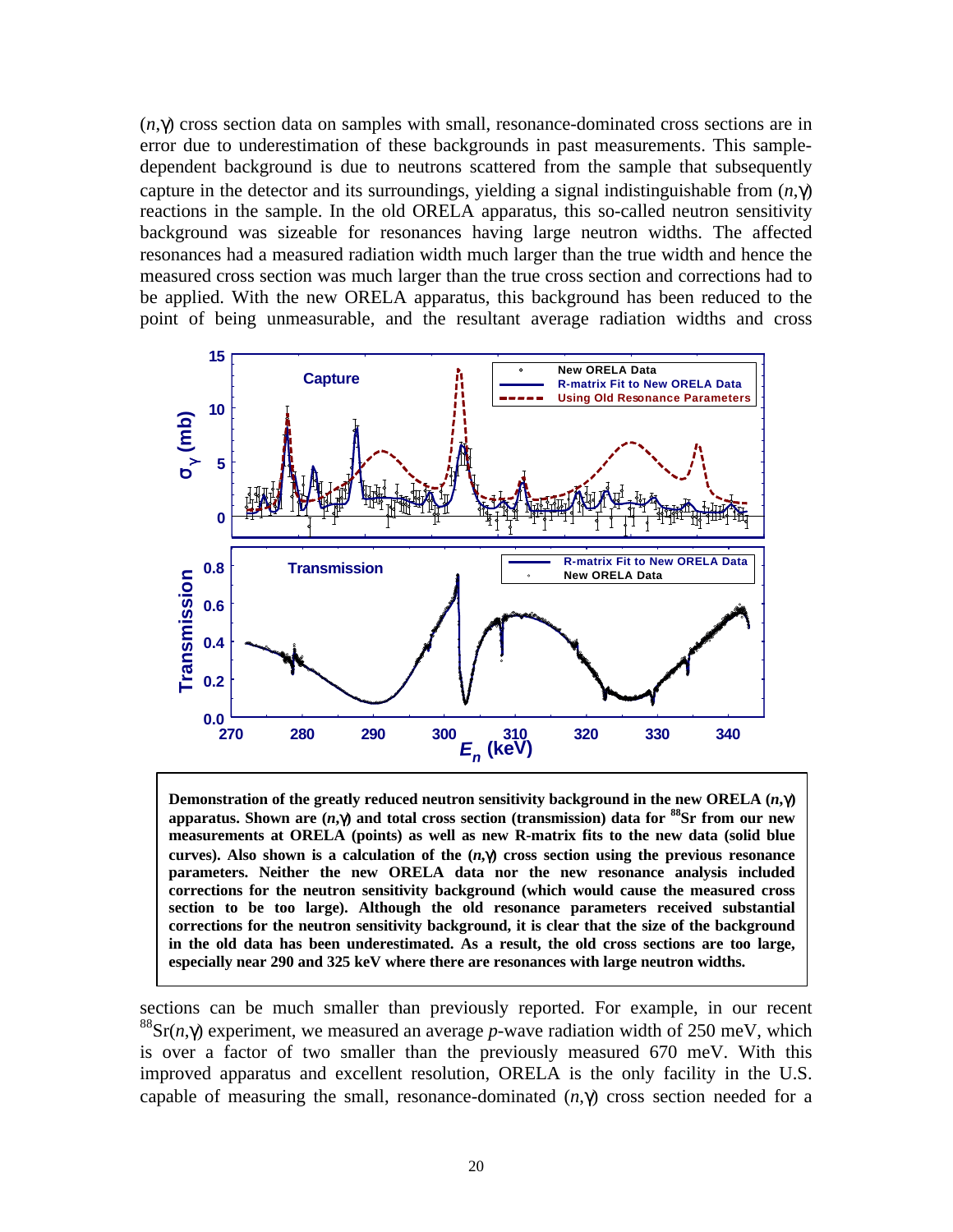better understanding of meteoric anomalies (Si, Ca, Ti, Sr) and of abundance ratios in stars (Cl, Sr, Rb).

Recent proof-of-principle experiments with the  $4\pi$  BaF<sub>2</sub> detector at ORELA have demonstrated, contrary to published expectations, that such a detector should be very useful for (*n*,γ) measurements at ORELA. Because of its larger efficiency and shorter flight path, it should be possible to use this detector to make measurements on samples 50 to 100 times smaller than possible with our current apparatus. This development would allow measurements to be made on some of the *p* isotopes as well as some long-lived radioactive isotopes of interest to the *s*, *p*, and *r* processes. Although proof-of-principle experiments were successful, work remains to be done to turn this into a "production" facility.

The high flux at the new Oak Ridge Spallation Neutron Source (SNS) will allow measurements to be made with smaller samples. Therefore, the SNS and the similar but less intense neutron source at the Manuel Lujan Neutron Scattering Center (MLNSC) at Los Alamos are the favored sites for measurements on short-lived radioactive samples and on stable samples of very low natural abundance. ORELA would be an excellent facility for developing detectors for experiments at the SNS. High flux, however, is not a panacea. It will not be possible to make many of the measurements of astrophysical interest at spallation sources because of their modest resolution. ORELA and the spallation sources are complementary facilities and both will be needed to cover the wide range of measurements needed for nuclear astrophysics.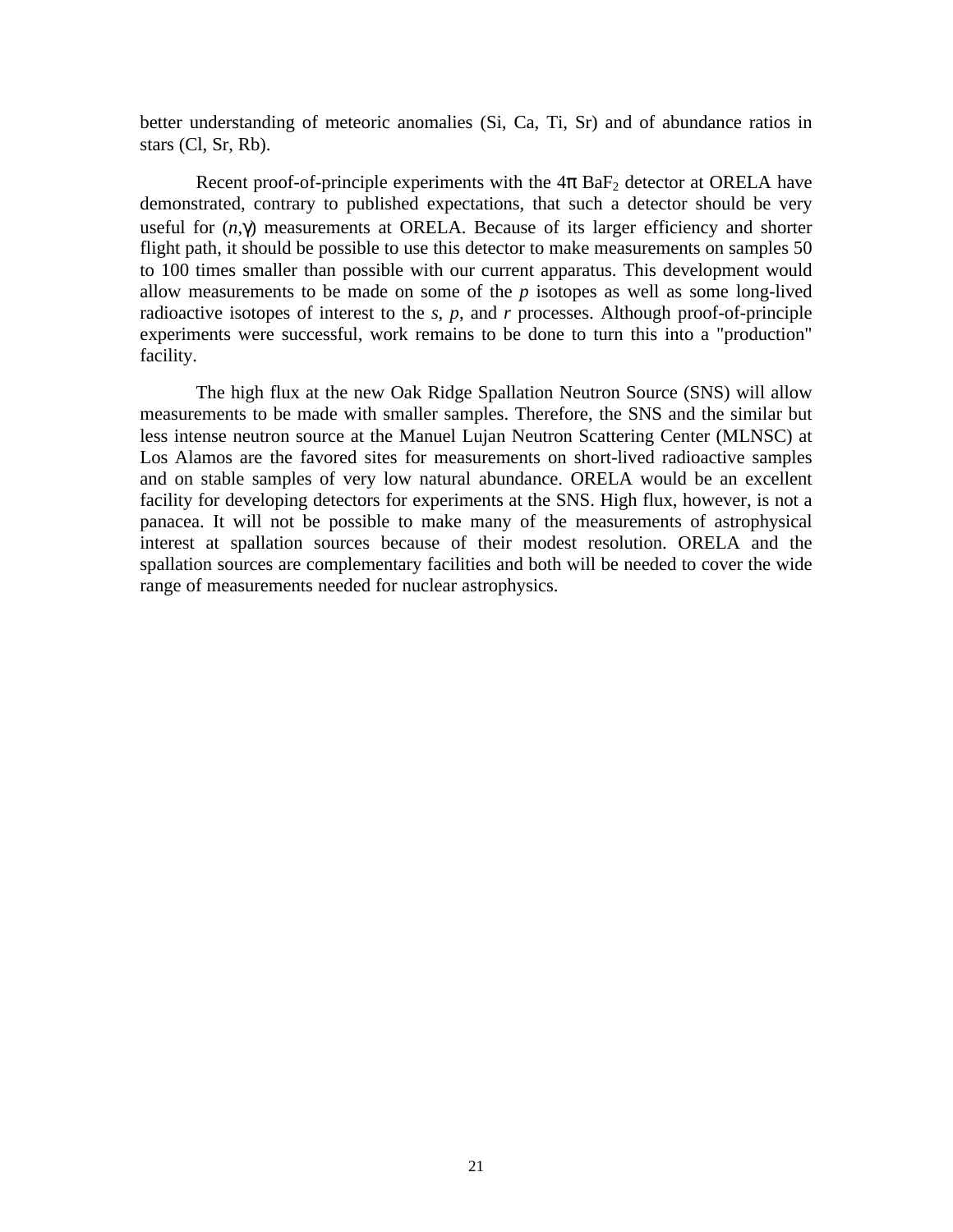#### IV. **BRIEF DESCRIPTION OF THE ORELA FACILITY**

An intense, pulsed source of neutrons is produced at ORELA when bursts of electrons from the linac stop inside a tantalum target. As the electrons slow down in the tantalum, they generate an intense flux of  $\gamma$  rays. These  $\gamma$  rays in turn produce neutrons via (γ,*xn*) reactions on the tantalum. The neutrons are moderated in the cooling water surrounding the target and then travel to the various experimental stations through evacuated flight tubes. The resulting neutron spectrum is "white" in the sense that the covered energy range is relatively broad (from sub-thermal to approximately 50 MeV) and the flux is roughly proportional to  $E^{0.7}$  where *E* is the neutron energy. The integrated flux is about  $0.8 \times 10^{14}$  neutrons/s at a power of 50 kW.





The energy of an interacting neutron in an experiment is determined by its time of flight. The pulse width of the electron beam from the linac is adjustable from 4 to 30 ns. The pulse repetition rate is variable from 1 to 1000 Hz. At lower energies, the time-of-flight resolution is dominated by moderation effects. At a given energy, the resolution (in microseconds) due to the moderator is roughly given by,  $\Delta t_m = 1.5E^{0.5}$ , where the neutron energy  $E$  is in units of eV. At higher energies, the resolution is dominated by the pulse width from the accelerator. Typical astrophysics experiments have been run with a pulse width of 7 ns. Under these conditions, the time spreads due to moderation and pulse width from the accelerator are equal at approximately 45 keV. In contrast, the pulse width at the MLNSC spallation source is 125 - 250 ns; hence, the resolution is about 18 - 36 times worse.

Typically, a set of  $(n, \gamma)$  and transmission experiments for astrophysics will be run with a pulse width of 7 ns, a power of 7 kW, and a repetition rate of 525 Hz. These operating conditions were chosen to give good resolution at a flux sufficient to complete the experiment in a reasonable time (2-3 weeks), and to ensure good accelerator reliability.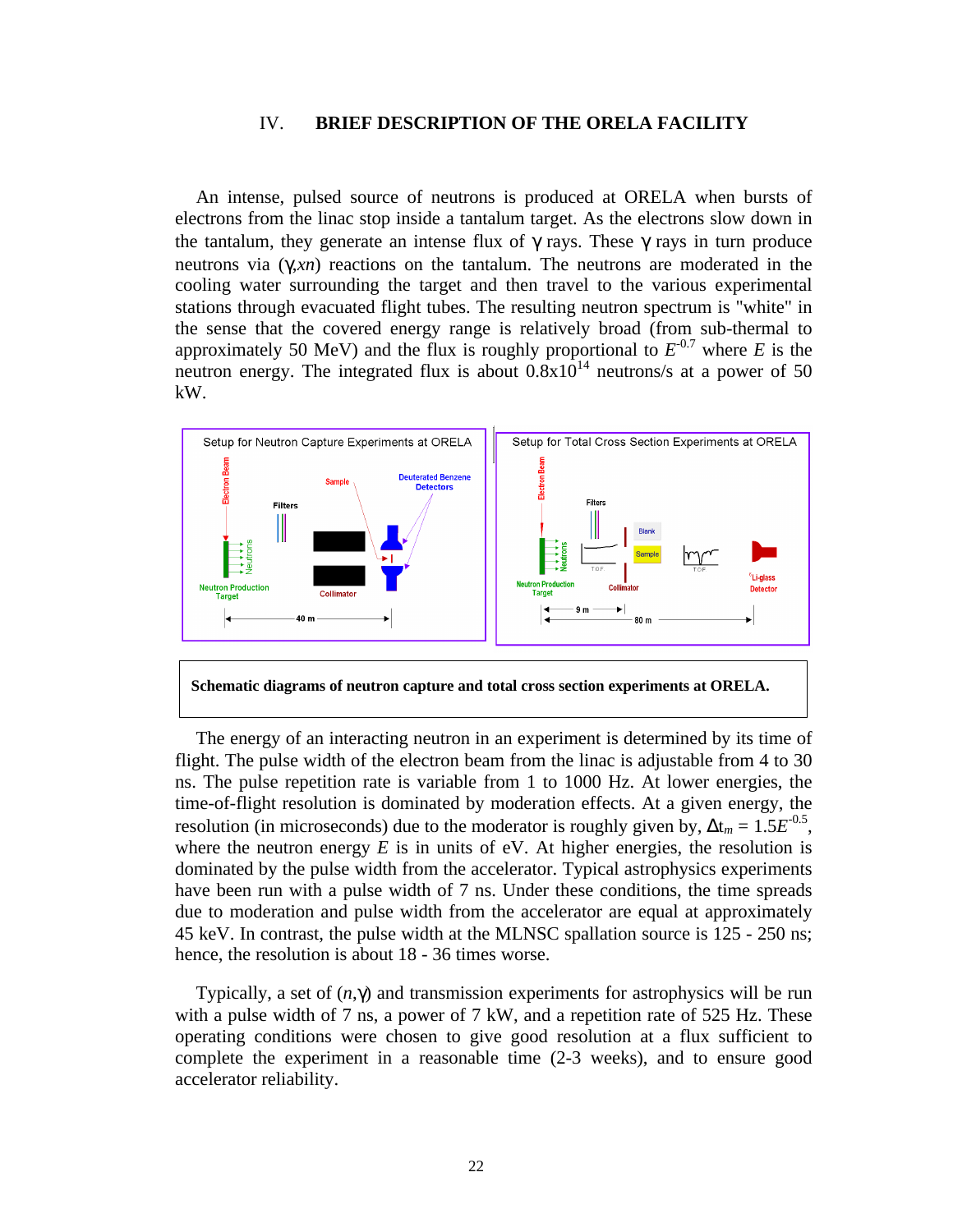At ORELA, flight path lengths from 9 to 200 m are available. In addition, the beam lines and detector stations are underground to reduce backgrounds.

The very nature of white neutron sources make them ideal for running many simultaneous experiments - at ORELA, neutrons travel down all ten flight tubes where different experiments can be mounted. During typical operation for astrophysics, there are usually 3 different astrophysics measurements running simultaneously at ORELA. Neutron capture cross sections are measured using a pair of deuterated benzene scintillators on beam line 7, at a flight path length of 40 m. At the same time, the total cross section for another sample is measured on beam line 1 using a <sup>6</sup>Li-glass detector, at a flight path length of 80 m. In the third simultaneous experiment, the  $(n, \alpha)$  cross section for another sample is measured on beam line 2 (or 11) at a flight path length of 9 m. In the future, an  $(n,n')$  measurement to determine the SEF for another sample and an  $(n, \gamma)$  measurement using the  $4\pi$  BaF<sub>2</sub> detector could run as fourth and fifth simultaneous experiments on additional beam lines. All these experiments require the same ORELA operating conditions.